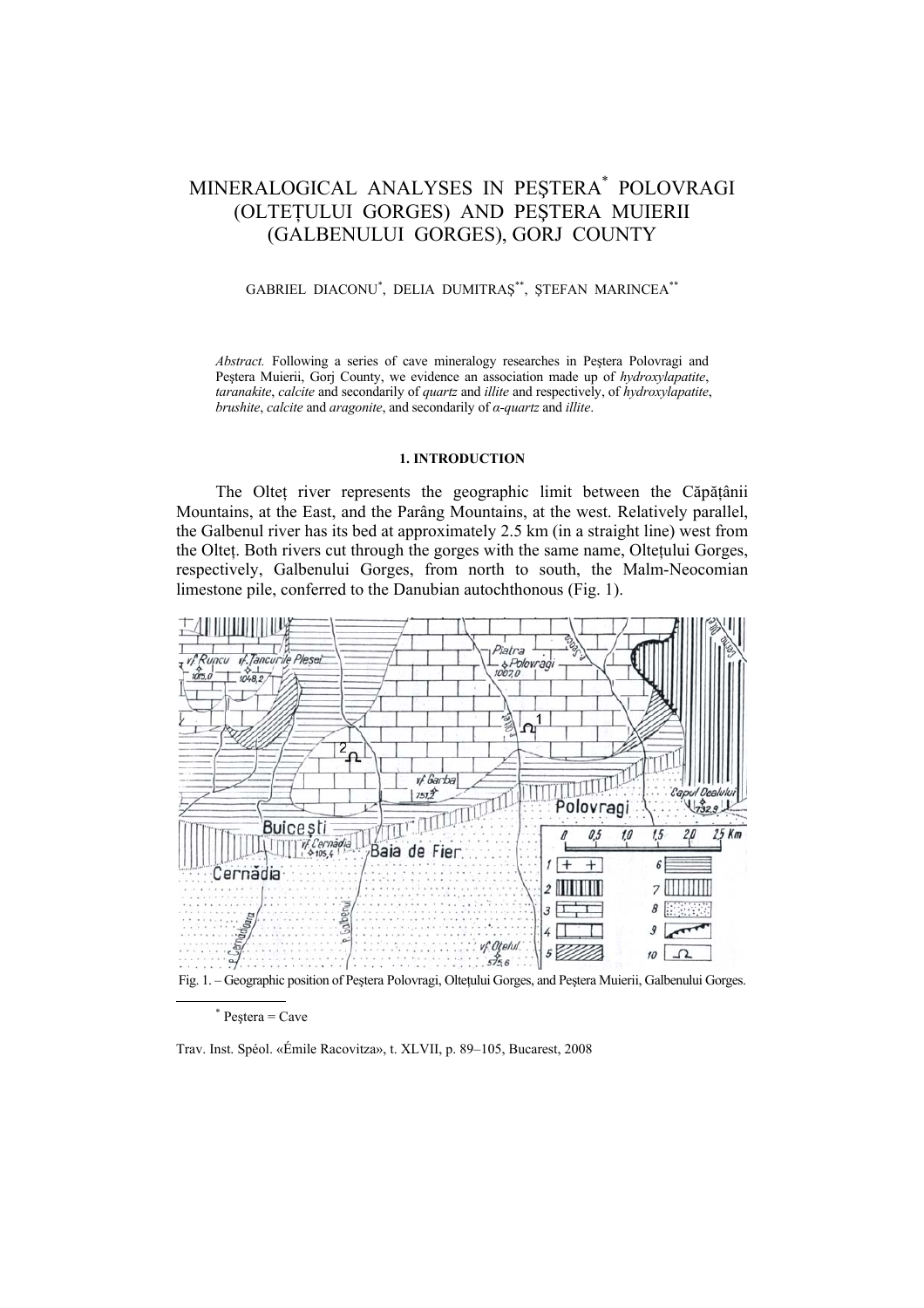1 – Parang Granites; 2 – Crystalline schists; 3 – Lower Jurassic; 4 – Upper Jurassic; 5 – Upper Cretaceous; 6 – Lower Miocene; 7 – Middle Miocene; 8 – Upper Miocene; 9 – Getic Nappe; 10 – Cave (1 – Polovragi; 2 – Muierii).

In the left slope of the Olteţului Gorges, exactly at the western limit of the Căpăţânii Mountains, is the entrance of Peştera Polovragi (peştera = cave), also known as Peştera lui Pahomie, the biggest cave in Gorj county, its galleries being more than 9,000 m long (9,171 m, GORAN, 1982).

The mineralogical samples were collected in "Bat Passage" and in some places with guano deposits from the first 200 m of the Main Gallery (Fig. 2).



Fig. 2. – Peştera Polovragi (partial map; 1 – sampling place).

On the other side, in the right slope of Galbenului Gorges, is Peştera Muierii, one of the most representative caves from the Gorj County. The galleries total length, following a series of extensive exploratory campaigns made by the "Hades" Caving Club – Ploieşti, is more than 7,000 m.

The analysed samples were collected from fossil guano deposits from the "Altar Hall" and the "Guano Hall" and from the new gallery (being recently discovered, it is not on the map yet), (Fig. 3).

# **2. ANALYTIC METHODS**

The analytic method used was that of the X-rays diphractometry on powders.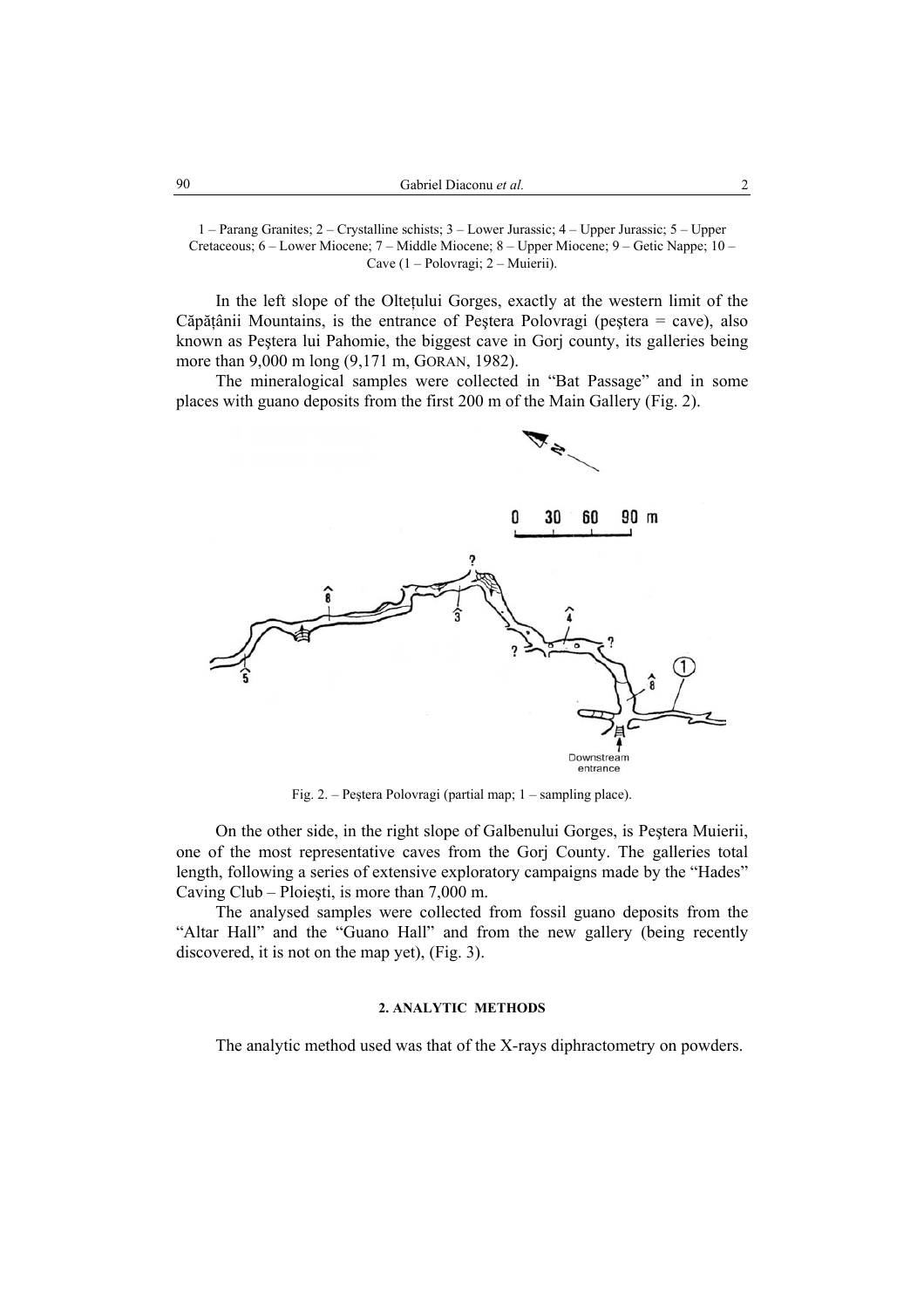

Fig. 3. – Peştera Muierii (partial map;  $\star$  – sampling place).

The radiation (Cu,  $Ka$ ,  $\lambda = 1.54056$  Å) was monocromatized using a graphite bent monochromator. The scanning speed was 0.01, or 0.02º (2θ) per second for 4, respectively 2.4 seconds per step.

The elemental cell parameters were computed by the refining programme by the method of the smallest squares of APPELMAN  $&$  EVANS (1973), the version made by BENOIT (1987).

### **3. RESULTS AND DISCUSSIONS**

The analyses made in the two caves pointed to the presence of the following mineral species: *hydroxylapatite* (*carbonate-hydroxylapatite*), *brushite*, *taranakite*, and secondarily, *calcite, quartz* and *illite* in Peştera Polovragi, respectively *hydroxylapatite*, *brushite*, *aragonite*, *calcite* and secondarily, *quartz* and *illite* in Pestera Muierii.

# **a. Peştera Polovragi, Olteţului Gorges**

*Hydroxylapatite (carbonate-hydroxylapatite ?),*  $Ca<sub>5</sub>(PO<sub>4</sub>)<sub>3</sub>(OH)$ , appears as a yellowish-orange crust at the periphery of the phosphatic deposit. Under the microscope, it appears either as compact, white granules with a slight orange hue, or as greenish-white granules or as powdery crusts on the detritic deposits forming the support of the phosphatic deposit. The occurrence pattern points to an authigenous genesis resulting from precipitation processes.

The X-rays diphractometric analysis (Table 1) and the parameters of the elemental cell of two representative samples of hydroxylapatite, given below the table, are relatively close to those given by WILSON *et al.* (1999),  $[a = 9.4172(1)]$ Å and  $c = 6.8799(1)$  Å].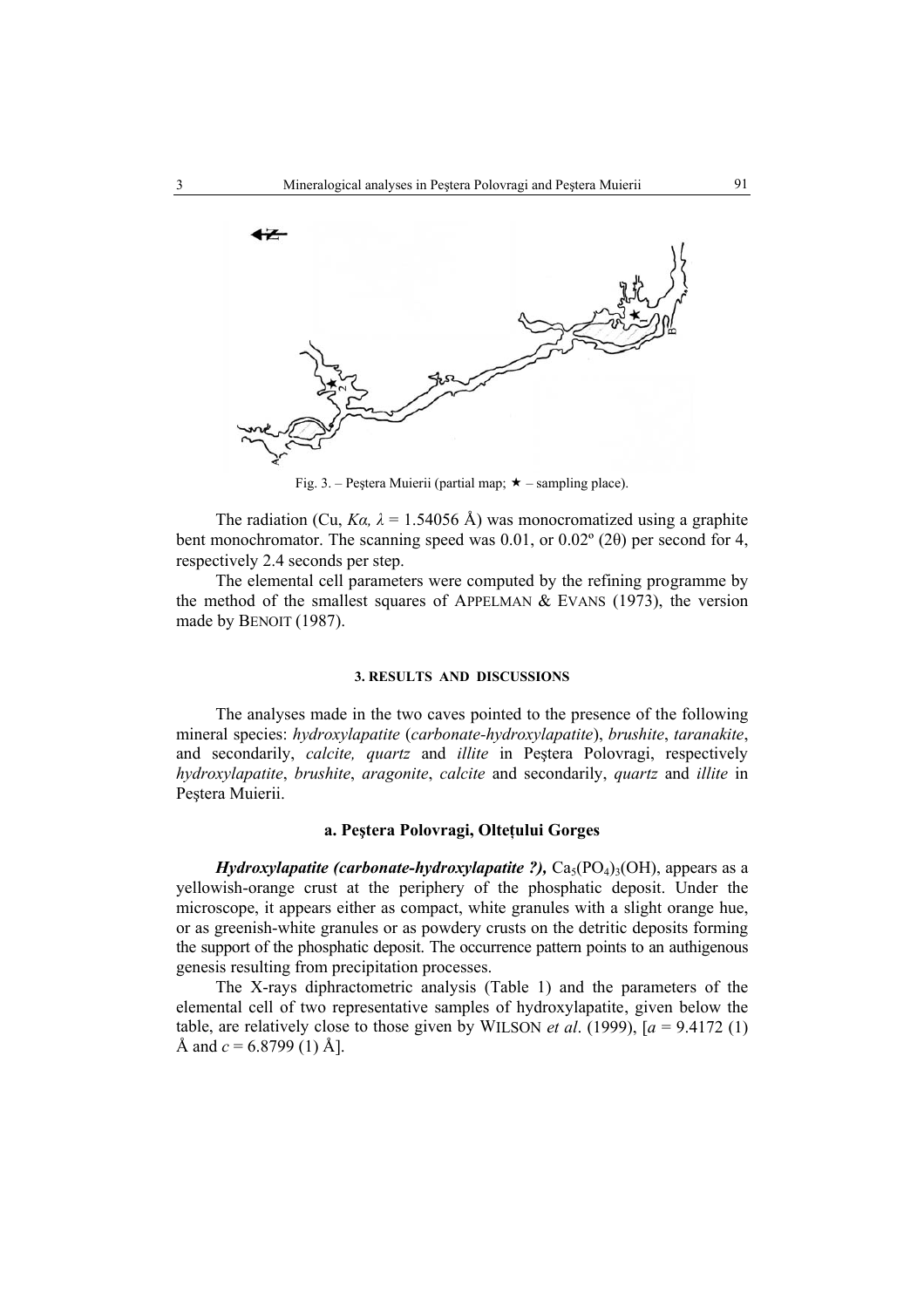The slightly lower value of the *c* parameter suggests slight substitutions of the carbonate-hydroxylapatite type which are characteristic for the cave apatite.

|                         |                  |                  |                          | Peștera Polovragi* |                  |                          |       |
|-------------------------|------------------|------------------|--------------------------|--------------------|------------------|--------------------------|-------|
| Crt. no.                |                  | Sample PP 3 B    |                          |                    | Sample PP 4 A    |                          | (hkl) |
|                         | $d_{meas.}(\AA)$ | $d_{calc.}(\AA)$ | $I/I_0$                  | $d_{meas.}(\AA)$   | $d_{calc.}(\AA)$ | $I/I_0$                  |       |
| $\mathbf{1}$            | 8.1683           | 8.1523           | 6                        | 8.1784             | 8.1530           | 5                        | (100) |
| $\overline{2}$          | $\equiv$         | $\equiv$         | $\overline{\phantom{0}}$ | 5.2757             | 5.2538           | $\mathfrak{Z}$           | (101) |
| $\overline{\mathbf{3}}$ | 4.0754           | 4.0762           | 6                        | 4.0802             | 4.0765           | $\overline{5}$           | (200) |
| $\overline{4}$          | 3.8856           | 3.8853           | 6                        | 3.8863             | 3.8832           | $\boldsymbol{7}$         | (111) |
| 5                       | 3.4441           | 3.4417           | 58                       | 3.4331             | 3.4353           | 72                       | (002) |
| 6                       | 3.1714           | 3.1707           | 12                       | 3.1608             | 3.1657           | 11                       | (102) |
| $\tau$                  | 3.0817           | 3.0813           | 15                       | $\equiv$           | $\equiv$         | $\overline{\phantom{0}}$ | (210) |
| 8                       | 2.8137           | 2.8124           | 100                      | 2.8052             | 2.8117           | 100                      | (211) |
| 9                       | 2.7811           | 2.7782           | 83                       | 2.7731             | 2.7749           | 85                       | (112) |
| 10                      | 2.7219           | 2.7174           | 56                       | 2.7100             | 2.7177           | 62                       | (300) |
| 11                      | 2.6285           | 2.6296           | 28                       | 2.6292             | 2.6269           | 28                       | (202) |
| 12                      | 2.5231           | 2.5276           | 3                        | 2.5260             | 2.5272           | $\sqrt{2}$               | (301) |
| 13                      | 2.3555           | 2.3534           | $\overline{c}$           |                    |                  | $\overline{\phantom{0}}$ | (220) |
| 14                      | 2.2583           | 2.2610           | 20                       |                    | $\overline{a}$   | $\overline{\phantom{0}}$ | (130) |
| 15                      | 2.1454           | 2.1481           | 5                        | 2.1447             | 2.1479           | 6                        | (131) |
| 16                      | 2.0632           | 2.0624           | $\,$ 8 $\,$              | 2.0571             | 2.0594           | $\sqrt{6}$               | (113) |
| 17                      | 1.9998           | 1.9995           | $\overline{4}$           | 1.9971             | 1.9967           | $\overline{4}$           | (203) |
| 18                      | 1.9448           | 1.9426           | 28                       | 1.9393             | 1.9416           | 27                       | (222) |
| 19                      | 1.8895           | 1.8897           | 14                       | 1.8882             | 1.8889           | $\overline{c}$           | (132) |
| 20                      | 1.8403           | 1.8403           | 36                       | 1.8406             | 1.8381           | 38                       | (213) |
| 21                      | 1.8064           | 1.8048           | 14                       | 1.8058             | 1.8048           | 16                       | (321) |
| 22                      | 1.7802           | 1.7790           | 13                       | 1.7807             | 1.7791           | 12                       | (410) |
| 23                      | 1.7526           | 1.7537           | 11                       | 1.7552             | 1.7529           | 10                       | (402) |
| 24                      | $\equiv$         |                  | $\overline{\phantom{0}}$ | 1.7512             | 1.7513           | 10                       | (303) |
| 25                      | 1.7212           | 1.7224           | 19                       |                    |                  |                          | (141) |
| 26                      |                  |                  | $\overline{\phantom{0}}$ | 1.7186             | 1.7176           | 1                        | (004) |
| 27                      | 1.6472           | 1.6433           | 3                        | 1.6449             | 1.6427           | $\overline{c}$           | (322) |
| 28                      | 1.6108           | 1.6105           | $\overline{\mathbf{3}}$  | 1.6075             | 1.6091           | $\overline{\mathbf{3}}$  | (313) |

| Table |  |  |
|-------|--|--|
|-------|--|--|

# X-rays diphractometric data from two representative samples of hydroxylapatite collected in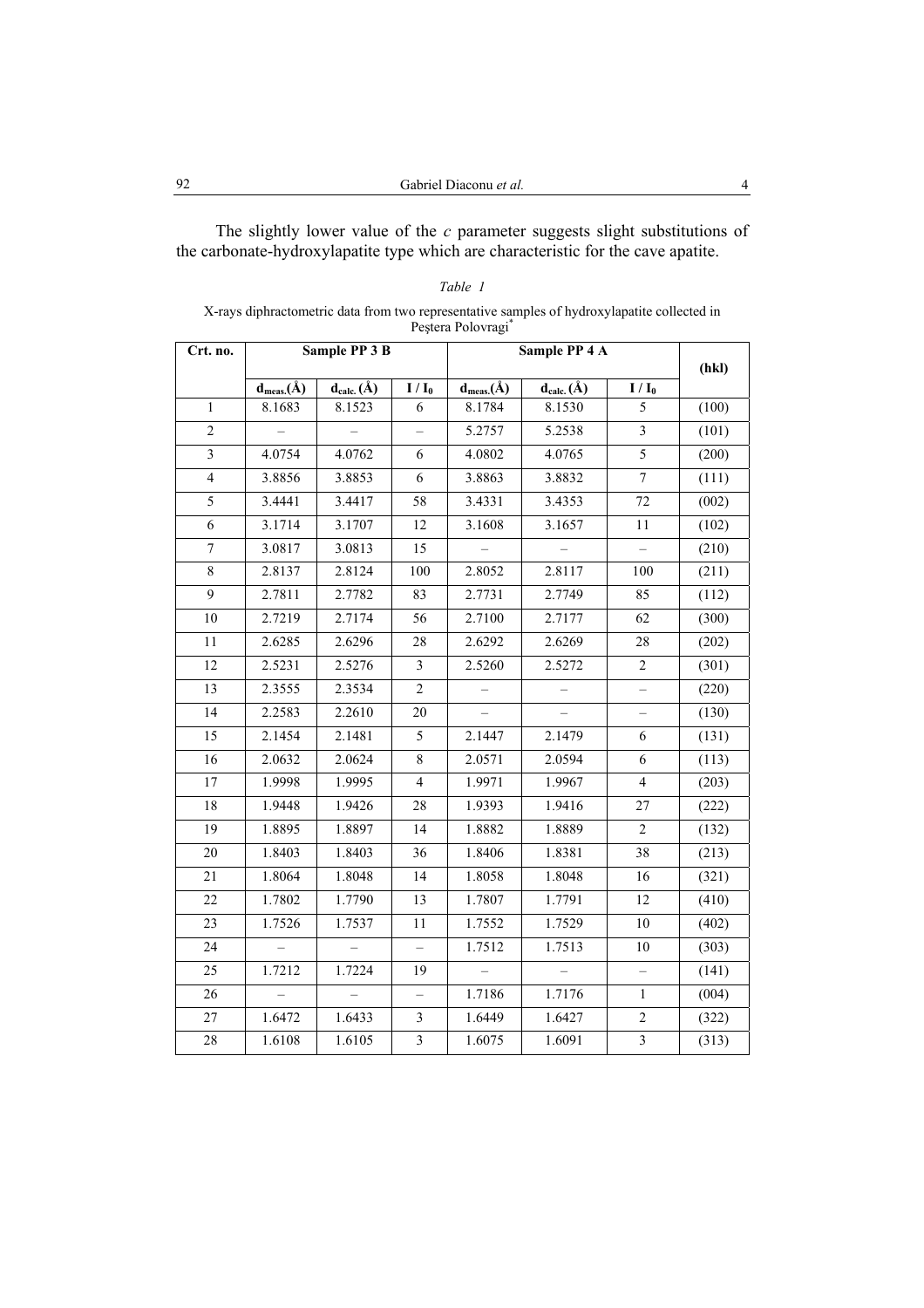| Crt. no. |                  | Sample PP 3 B    |                |                  | Sample PP 4 A    |           |       |  |
|----------|------------------|------------------|----------------|------------------|------------------|-----------|-------|--|
|          | $d_{meas.}(\AA)$ | $d_{calc.}(\AA)$ | $I/I_0$        | $d_{meas.}(\AA)$ | $d_{calc.}(\AA)$ | $I / I_0$ | (hkl) |  |
| 29       | 1.5401           | 1.5406           | 4              | 1.5390           | 1.5408           | 5         | (240) |  |
| 30       | 1.5035           | 1.5034           | 6              | 1.5038           | 1.5034           | 6         | (241) |  |
| 31       | 1.4716           | 1.4735           | 6              | 1.4734           | 1.4731           | 7         | (502) |  |
| 32       |                  |                  |                | 1.4511           | 1.4520           | 12        | (304) |  |
| 33       | 1.4495           | 1.4497           | 10             |                  |                  |           | (323) |  |
| 34       | 1.4331           | 1.4322           | 6              | 1.4327           | 1.4322           | 6         | (511) |  |
| 35       | 1.4048           | 1.4059           | $\overline{c}$ | 1.4047           | 1.4050           |           | (143) |  |
|          | $\sim$           |                  |                | $\sim$           |                  |           |       |  |

 $a = 9.426(3)$  Å  $a = 9.405(3)$  Å  $c = 6.879(3)$  Å  $c = 6.867(3)$  Å  $V = 529.3(3)$  Å<sup>3</sup>  $V = 526.0(3)$  Å<sup>3</sup>  $n = 4$  n = 10  $N = 38$   $N = 41$ 

<sup>\*</sup>Radiation Cu *Ka* filtered with Mn ( $\lambda = 1.93735$  Å,  $2\theta = 10-86^\circ$ . Number of refining cycles:  $4:3:3.$ 

The presence of the carbonate groups in the structure of the mineral was emphasized by the IR absorption spectrometry (DIACONU & MEDEŞAN, 1975) which points out the exact position of the absorption bands, their character and intensity [absorption bands at  $1460 \text{ cm}^{-1}$  and  $1425 \text{ cm}^{-1}$  which point to antisymmetric  $v_3$  and respectively v stretching type vibrations of the carbonate and  $870 \text{ cm}^{-1}$  which points to non-planar deformation vibration of the O-C-O bond  $(v_2$  out-of-plane bending)].

*Brushite,* CaH( $PO_4$ )  $\cdot$  2 H<sub>2</sub>O, was found as nodules and lens-like aggregates made of shining white, powder-like masses in the mass of the guano deposit. It is easily mistaken with the taranakite aggregates. The values of the interreticular distances, relative intensities and Miller indexes of the main diphractometric reflexes of a representative sample of brushite from Peştera Polovragi are given in Table 2.

### *Table 2*

| Crt. |                  | Sample PP 1 A    |         |       | Crt. |                | Sample PP 1 A    |         | (hkl)      |
|------|------------------|------------------|---------|-------|------|----------------|------------------|---------|------------|
| no.  | $d_{meas.}(\AA)$ | $d_{calc.}(\AA)$ | $I/I_0$ | (hkl) | no.  | $d_{meas.}(A)$ | $d_{calc.}(\AA)$ | $I/I_0$ |            |
|      | 7.4991           | 7.5819           | 100     | (020) | 36   | 1.6587         | 1.6562           | 4       | $(-3.2.3)$ |
|      | 3.7841           | 3.7910           | 13      | (040) | 37   | 1.6258         | 1.6266           | 4       | (181)      |
| 3    | 3.7241           | 3.7473           | 3       | (031) | 38   | 1.6021         | 1.5999           |         | $(-1.6.3)$ |

X-rays diphractometric data from one representative sample of brushite collected in Peştera Polovragi\*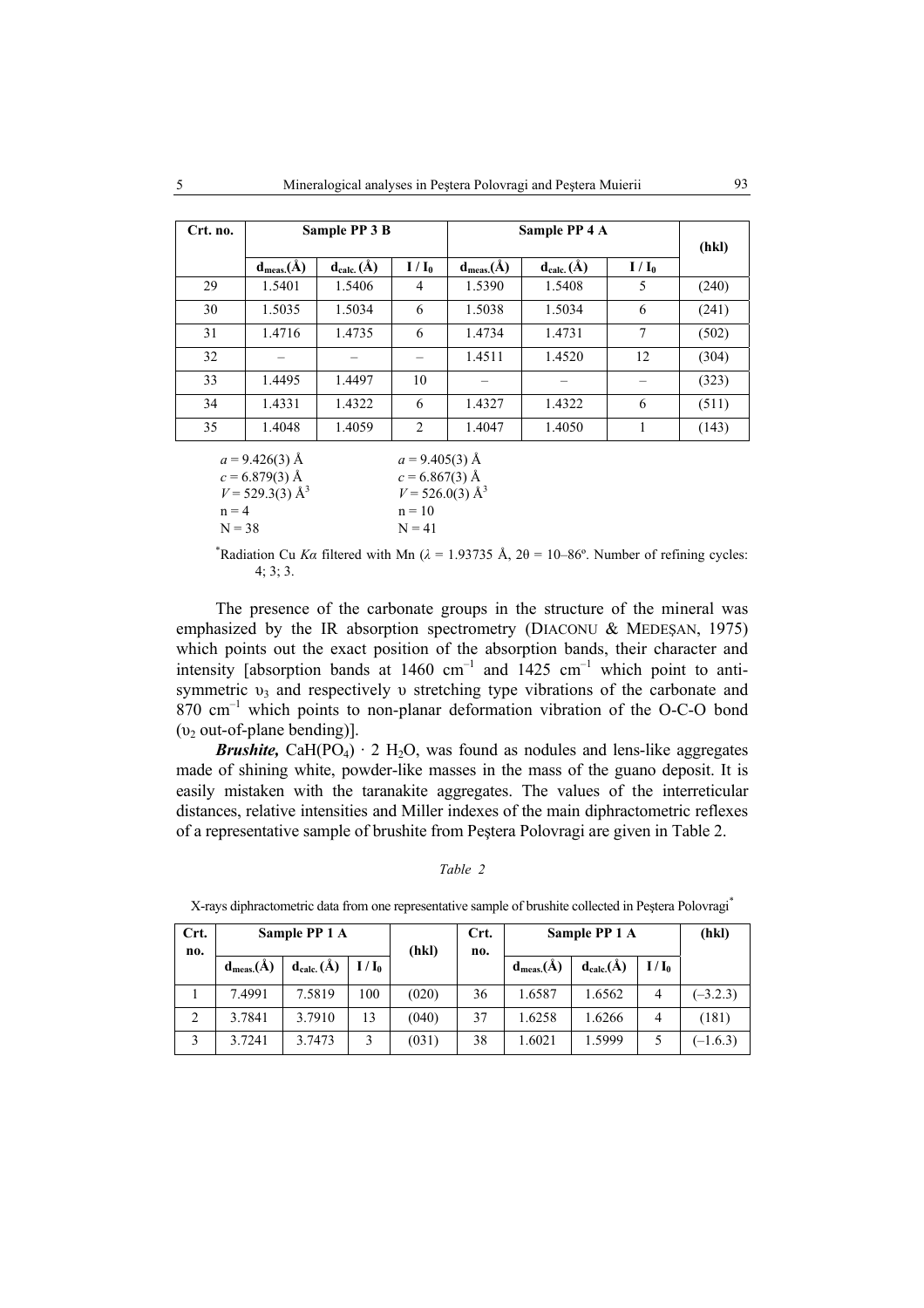|             | Sample PP 1 A    |                  |                          |            |             | Sample PP 1 A    |                  |                         |             |
|-------------|------------------|------------------|--------------------------|------------|-------------|------------------|------------------|-------------------------|-------------|
| Crt.<br>no. |                  |                  |                          | (hkl)      | Crt.<br>no. |                  |                  |                         | (hkl)       |
|             | $d_{meas.}(\AA)$ | $d_{calc.}(\AA)$ | $I/I_0$                  |            |             | $d_{meas.}(\AA)$ | $d_{calc.}(\AA)$ | $I/I_0$                 |             |
| 4           | 3.0329           | 3.0407           | 51                       | $(-1.4.1)$ | 39          | 1.5869           | 1.5864           | $\mathfrak{Z}$          | (053)       |
| 5           | 3.0329           | 3.0342           | 51                       | $(-1.1.2)$ | 40          | 1.5869           | 1.5843           | 3                       | (202)       |
| 6           | 2.9108           | 2.9235           | 32                       | (121)      | 41          | 1.5507           | 1.5484           | 4                       | $(-2.0.4)$  |
| $\tau$      | 2.8375           | 2.8461           | $\sqrt{ }$               | $(-2.1.1)$ | 42          | 1.5507           | 1.5508           | $\overline{\mathbf{4}}$ | (222)       |
| 8           | 2.8023           | 2.7919           | $\overline{\mathcal{L}}$ | (002)      | 43          | 1.5192           | 1.5169           | $\sqrt{2}$              | (123)       |
| 9           | 2.6131           | 2.6195           | 26                       | (150)      | 44          | 1.5081           | 1.5085           | 3                       | (172)       |
| 10          | 2.6131           | 2.6199           | 26                       | (022)      | 45          | 1.5081           | 1.5044           | 3                       | (350)       |
| 11          | 2.5917           | 2.5988           | 20                       | (200)      | 46          | 1.4482           | 1.4522           | 3                       | $(-4.0.2)$  |
| 12          | 2.5480           | 2.5459           | $\overline{c}$           | $(-2.0.2)$ | 47          | 1.4313           | 1.4333           | $\boldsymbol{2}$        | (143)       |
| 13          | 2.4244           | 2.4312           | 9                        | (141)      | 48          | 1.4246           | 1.4265           | $\sqrt{2}$              | $(-3.7.2)$  |
| 14          | 2.4244           | 2.4134           | 9                        | $(-2.2.2)$ | 49          | 1.4246           | 1.4230           | $\boldsymbol{2}$        | $(-4.2.2)$  |
| 15          | 2.2573           | 2.2637           | $\overline{\mathbf{3}}$  | $(-1.6.1)$ | $50\,$      | 1.4117           | 1.4118           | $\overline{\mathbf{3}}$ | (073)       |
| 16          | 2.1663           | 2.1668           | 12                       | $(-1.5.2)$ | 51          | 1.4117           | 1.4090           | $\mathfrak{Z}$          | $(-3.6.3)$  |
| 17          | 2.1405           | 2.1435           | 12                       | (240)      | 52          | 1.4048           | 1.4049           | $\overline{c}$          | $(-4.1.1)$  |
| 18          | 2.1158           | 2.1135           | $\overline{c}$           | $(-2.4.2)$ | 53          | 1.3771           | 1.3784           | 4                       | (341)       |
| 19          | 2.0915           | 2.0951           | $\overline{\mathcal{L}}$ | $(-2.5.1)$ | 54          | 1.3687           | 1.3678           | $\overline{\mathbf{3}}$ | (1.10.1)    |
| 20          | 2.0783           | 2.0820           | 5                        | (112)      | 55          | 1.3422           | 1.3437           | $\overline{4}$          | $(-4.3.3)$  |
| 21          | 1.9960           | 1.9995           | $\overline{\mathcal{I}}$ | (170)      | 56          | 1.3422           | 1.3423           | $\overline{\mathbf{4}}$ | (262)       |
| $22\,$      | 1.9960           | 1.9940           | $\boldsymbol{7}$         | $(-1.2.3)$ | 57          | 1.2999           | 1.2994           | $\overline{c}$          | (400)       |
| 23          | 1.9659           | 1.9689           | 3                        | $(-2.1.3)$ | 58          | 1.2658           | 1.2665           | $\overline{\mathbf{3}}$ | $(-4.5.3)$  |
| 24          | 1.8939           | 1.8955           | $\boldsymbol{7}$         | (080)      | 59          | 1.2658           | 1.2644           | $\overline{\mathbf{3}}$ | $(-3.8.3)$  |
| 25          | 1.8833           | 1.8808           | $\overline{\mathcal{L}}$ | $(-3.1.2)$ | 60          | 1.2658           | 1.2637           | $\sqrt{3}$              | (0.12.0)    |
| 26          | 1.8719           | 1.8737           | 11                       | (062)      | 61          | 1.1838           | 1.1823           | 2                       | $(-4.7.1)$  |
| 27          | 1.8505           | 1.8536           | 5                        | $(-3.2.1)$ | 62          | 1.1671           | 1.1663           | $\overline{c}$          | (381)       |
| 28          | 1.8505           | 1.8482           | 5                        | $(-2.3.3)$ | 63          | 1.1558           | 1.1572           | $\overline{\mathbf{3}}$ | $(-3.4.5)$  |
| 29          | 1.8505           | 1.8474           | 5                        | (013)      | 64          | 1.1558           | 1.1556           | $\mathfrak{Z}$          | (460)       |
| 30          | 1.8123           | 1.8146           | 15                       | $(-1.4.3)$ | 65          | 1.1558           | 1.1527           | $\overline{\mathbf{3}}$ | (1.11.2)    |
| 31          | 1.8123           | 1.8118           | 15                       | (260)      | 66          | 1.1558           | 1.1512           | 3                       | (0.12.2)    |
| 32          | 1.7730           | 1.7764           | 4                        | $(-1.8.1)$ | 67          | 1.1317           | 1.1320           | 3                       | $(-1.9.4)$  |
| 33          | 1.7730           | 1.7751           | $\overline{4}$           | $(-1.7.2)$ | 68          | 1.1317           | 1.1308           | 3                       | $(-3.10.3)$ |
| 34          | 1.7432           | 1.7466           | 4                        | (033)      | 69          | 1.1252           | 1.1265           | 3                       | $(-4.1.5)$  |
| 35          | 1.7061           | 1.7068           | $\,$ 8 $\,$              | $(-3.4.1)$ | 70          | 1.1252           | 1.1240           | 3                       | (084)       |

<sup>\*</sup>Radiation Cu *Ka* monochromatized ( $\lambda = 1.54056$  Å),  $2\theta = 5-90^\circ$ . Number of refining cycles: 7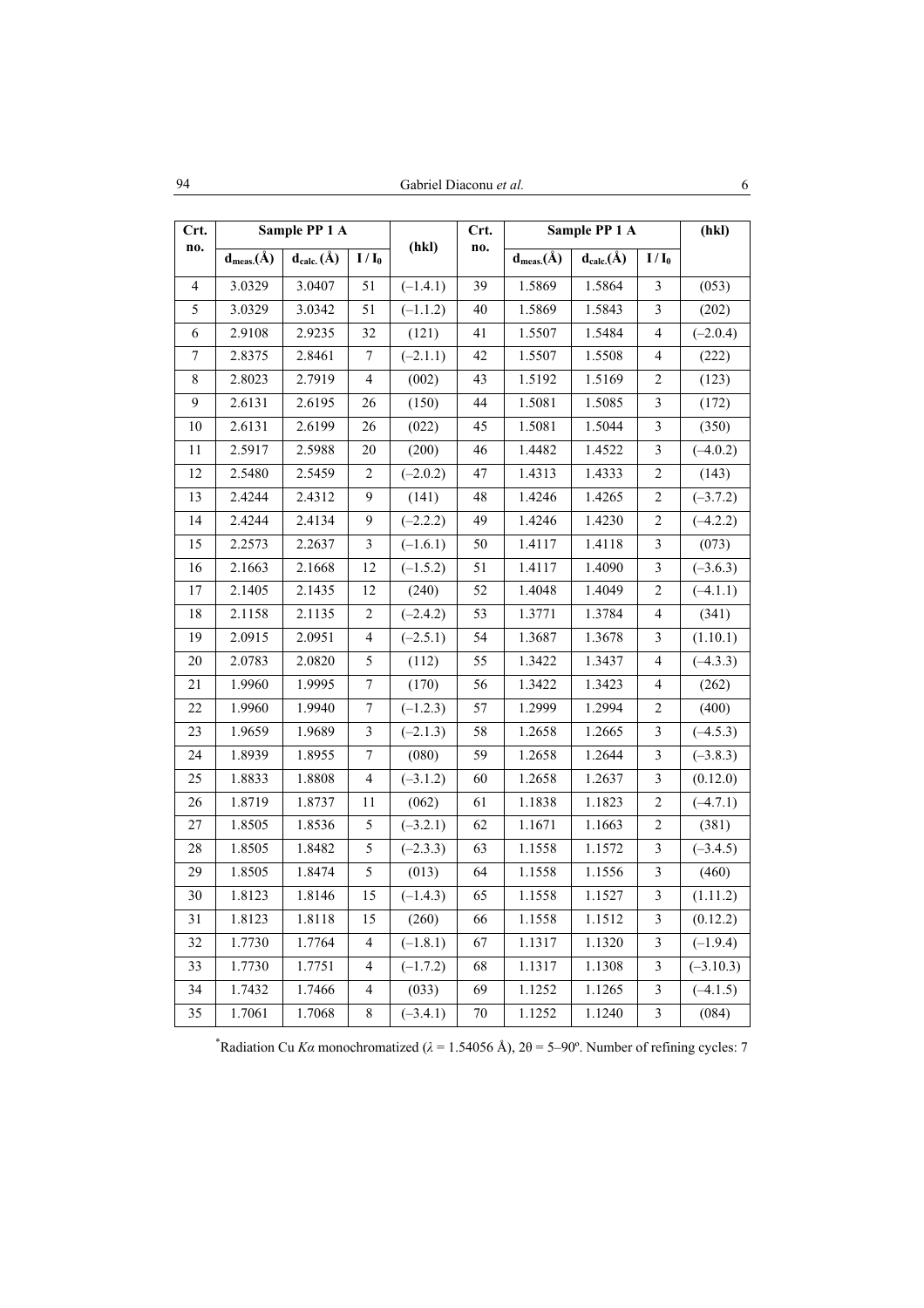The diphractogram indexation was made by comparison with JCPDS 72–0713, within the hypothesis of the monoclinic symmetry of the mineral and its belonging to the spatial group *I* a, recorded by CURRY & JONES (1971).

The parameters of the elemental cell are:  $a = 5.797$  (2) Å,  $b = 15.163$  (7) Å,  $c = 6.228$  (3) Å and  $\beta = 116.28$  (2)<sup>o</sup>. They are slightly lower than those given by Curry & Jones:  $a = 5.812$  (2) Å,  $b = 15.180$  (3) Å,  $c = 6.239$  (2) Å and  $\beta = 116.42$  (2)<sup>o</sup> which seems to indicate a lesser degree of hydratation of the analysed sample.

*Taranakite,*  $K_2Al_6(PO_4)_6(OH)_2 \cdot 18 H_2O$ , appears as white or whitish-crème nodules in the mass of the detritic-phosphatic levels with an illite dominance and *terra rossa* aspect given by the abundance of amorphous iron sesquioxides.

The values of the interreticular distances, the relative intensities and the corresponding are given in Table 3. The reflexes indexation was made by comparison with ICDD 89–0894, computed from the structural refining made by DICK *et al.* (1998).

The parameters of the elemental cell, computed after 3 cycles of refining by the method of the smallest squares are:  $a = 8.690$  (3) Å,  $c = 94.90$  (5) Å. They are close to the values given by Dick *et al.* based on neutronic diffraction  $a = 8.6882$  $(3)$  Å,  $c = 94.98$  (2) Å].

| Crt.           |                  | Sample PP 1 B    |                |          | Crt. |                  | Sample PP 1 B    |                | (hkl)     |
|----------------|------------------|------------------|----------------|----------|------|------------------|------------------|----------------|-----------|
| no.            |                  |                  |                | (hkl)    | no.  |                  |                  |                |           |
|                | $d_{meas.}(\AA)$ | $d_{calc.}(\AA)$ | $I/I_0$        |          |      | $d_{meas.}(\AA)$ | $d_{calc.}(\AA)$ | $I/I_0$        |           |
| 1              | 15.4389          | 15.8169          | 100            | (006)    | 45   | 1.8719           | 1.8713           | 3              | (2.0.44)  |
| $\overline{2}$ | 7.8098           | 7.9085           | 16             | (0.0.12) | 46   | 1.8505           | 1.8480           | 5              | (2.2.27)  |
| $\overline{3}$ | 7.4391           | 7.4331           | 21             | (012)    | 47   | 1.8505           | 1.8456           | 5              | (4.0.10)  |
| $\overline{4}$ | 5.8918           | 5.8968           | $\overline{4}$ | (1.0.10) | 48   | 1.8123           | 1.8173           | 1              | (0.3.36)  |
| 5              | 4.6941           | 4.6985           | 2              | (1.0.16) | 49   | 1.8123           | 1.8130           | 1              | (0.4.14)  |
| 6              | 4.2071           | 4.1899           | $\overline{c}$ | (116)    | 50   | 1.8123           | 1.8120           | 1              | (3.1.26)  |
| $\tau$         | 3.9912           | 4.0174           | $\overline{c}$ | (119)    | 51   | 1.8123           | 1.8090           | $\mathbf{1}$   | (0.2.46)  |
| 8              | 3.9912           | 4.0139           | $\overline{2}$ | (0.1.20) | 52   | 1.7939           | 1.7954           | 6              | (1.2.412) |
| 9              | 3.7841           | 3.8082           | 13             | (1.1.12) | 53   | 1.7939           | 1.7934           | 6              | (4.0.16)  |
| 10             | 3.7241           | 3.7512           | $\overline{3}$ | (202)    | 54   | 1.7939           | 1.7908           | 6              | (2.2.30)  |
| 11             | 3.7241           | 3.7425           | 3              | (1.0.22) | 55   | 1.7730           | 1.7773           | $\overline{4}$ | (1.3.28)  |
| 12             | 3.5680           | 3.5869           | 5              | (208)    | 56   | 1.7730           | 1.7736           | $\overline{4}$ | (1.0.52)  |
| 13             | 3.5680           | 3.5818           | 5              | (1.1.15) | 57   | 1.7432           | 1.7437           | $\overline{4}$ | (2.1.43)  |
| 14             | 3.2866           | 3.2901           | $\overline{4}$ | (2.0.14) | 58   | 1.7061           | 1.7059           | 8              | (238)     |

*Table 3* 

|  |  | X-rays diphractometric data for a representative sample of taranakite from Peștera Polovragi |  |  |  |
|--|--|----------------------------------------------------------------------------------------------|--|--|--|
|  |  |                                                                                              |  |  |  |
|  |  |                                                                                              |  |  |  |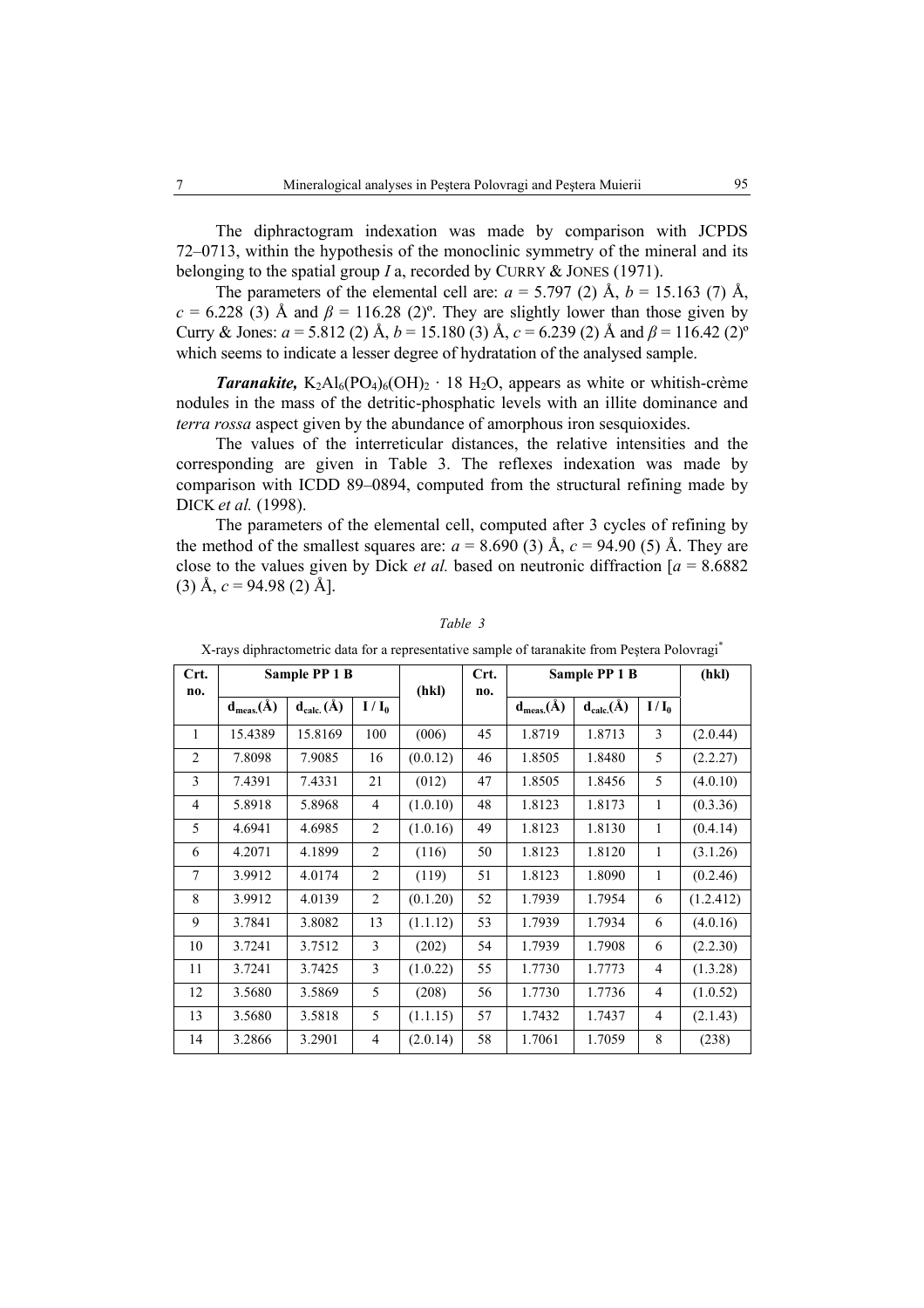| Crt.            |                            | Sample PP 1 B    |                         |          | Crt.    |                  | Sample PP 1 B    |                          | (hkl)    |
|-----------------|----------------------------|------------------|-------------------------|----------|---------|------------------|------------------|--------------------------|----------|
| no.             | $\frac{d_{meas.}(\AA)}{d}$ | $d_{calc.}(\AA)$ | $I/I_0$                 | (hkl)    | no.     | $d_{meas.}(\AA)$ | $d_{calc.}(\AA)$ | $I/I_0$                  |          |
| 15              | 3.2866                     | 3.2842           | $\overline{4}$          | (0.1.26) | 59      | 1.7061           | 1.7069           | 8                        | (3.1.32) |
| 16              | 3.1731                     | 3.1774           | $\mathfrak z$           | (0.2.16) | 60      | 1.6681           | 1.6732           | $\mathfrak{Z}$           | (2.3.14) |
| $17$            | 3.1731                     | 3.1634           | 3                       | (0.0.30) | 61      | 1.6681           | 1.6716           | 3                        | (1.3.34) |
| 18              | 3.1226                     | 3.1322           | $\sqrt{6}$              | (1.1.21) | 62      | 1.6681           | 1.6701           | 3                        | (2.1.46) |
| 19              | 2.9108                     | 2.9245           | $\overline{\mathbf{4}}$ | (1.1.24) | 63      | 1.6587           | 1.6540           | $\overline{4}$           | (3.1.35) |
| 20              | 2.8375                     | 2.8394           | $\boldsymbol{7}$        | (122)    | 64      | 1.6587           | 1.6532           | 4                        | (0.1.56) |
| 21              | 2.8375                     | 2.8357           | $\overline{7}$          | (0.2.22) | 65      | 1.6470           | 1.6495           | 3                        | (2.3.17) |
| 22              | 2.8023                     | 2.8131           | 5                       | (125)    | 66      | 1.6470           | 1.6423           | $\overline{\mathbf{3}}$  | (410)    |
| 23              | 2.6131                     | 2.6200           | $\epsilon$              | (2.0.26) | 67      | 1.6258           | 1.6292           | 4                        | (1.1.54) |
| 24              | 2.6131                     | 2.6170           | $\epsilon$              | (1.0.34) | 68      | 1.6258           | 1.6227           | $\overline{\mathcal{L}}$ | (149)    |
| 25              | 2.5480                     | 2.5574           | $\overline{c}$          | (1.1.30) | 69      | 1.6258           | 1.6225           | 4                        | (2.3.20) |
| 26              | 2.3407                     | 2.3420           | $\sqrt{2}$              | (1.2.23) | 70      | 1.6021           | 1.6030           | 5                        | (3.2.22) |
| 27              | 2.2573                     | 2.2628           | $\overline{\mathbf{3}}$ | (1.0.40) | 71      | 1.6021           | 1.6016           | 5                        | (3.1.38) |
| 28              | 2.2573                     | 2.2596           | $\overline{\mathbf{3}}$ | (0.0.42) | 72      | 1.5869           | 1.5896           | 3                        | (4.1.15) |
| 29              | 2.2573                     | 2.2538           | $\overline{\mathbf{3}}$ | (1.1.36) | 73      | 1.5869           | 1.5887           | 3                        | (0.4.32) |
| 30              | 2.1663                     | 2.1726           | $\mathbf{1}$            | (220)    | 74      | 1.5507           | 1.5547           | 4                        | (1.1.57) |
| 31              | 2.1663                     | 2.1675           | $\mathbf{1}$            | (223)    | 75      | 1.5507           | 1.5501           | 4                        | (3.1.41) |
| 32              | 2.1405                     | 2.1469           | $\overline{c}$          | (1.2.29) | 76      | 1.5274           | 1.5271           | $\overline{c}$           | (2.3.29) |
| 33              | 2.0915                     | 2.0868           | $\overline{4}$          | (131)    | $77 \,$ | 1.5192           | 1.5167           | $\sqrt{2}$               | (1.4.24) |
| 34              | 2.0915                     | 2.0838           | 4                       | (2.1.31) | 78      | 1.5192           | 1.5165           | $\overline{c}$           | (1.3.43) |
| $\overline{35}$ | 2.0783                     | 2.0808           | 5                       | (2.0.38) | 79      | 1.5081           | 1.5039           | 3                        | (3.2.31) |
| 36              | 2.0783                     | 2.0793           | 5                       | (134)    | 80      | 1.5014           | 1.5000           | $\overline{c}$           | (0.1.62) |
| 37              | 2.0783                     | 2.0783           | 5                       | (315)    | 81      | 1.5014           | 1.4999           | $\overline{c}$           | (3.1.44) |
| 38              | 2.0783                     | 2.0734           | 5                       | (0.1.44) | 82      | 1.4482           | 1.4484           | 3                        | (330)    |
| 39              | 1.9960                     | 1.9923           | $\boldsymbol{7}$        | (2.1.34) | 83      | 1.4482           | 1.4469           | $\mathfrak{Z}$           | (333)    |
| 40              | 1.9960                     | 1.9897           | $\boldsymbol{7}$        | (1.0.46) | 84      | 1.4313           | 1.4349           | $\overline{c}$           | (339)    |
| 41              | 1.9659                     | 1.9581           | $\overline{\mathbf{3}}$ | (2.2.21) | 85      | 1.4313           | 1.4347           | $\overline{c}$           | (5.0.20) |
| 42              | 1.8939                     | 1.8973           | $\overline{7}$          | (1.1.45) | 86      | 1.4313           | 1.4323           | $\overline{c}$           | (3.2.37) |
| 43              | 1.8833                     | 1.8800           | $\overline{\mathbf{4}}$ | (042)    | 87      | 1.4246           | 1.4233           | $\sqrt{2}$               | (1.1.63) |
| 44              | 1.8833                     | 1.8789           | $\overline{\mathbf{4}}$ | (1.3.22) | 88      | 1.4246           | 1.4221           | $\overline{c}$           | (241)    |

\*Radiation Cu *Ka* monocromatized ( $\lambda = 1.54056$  Å),  $2\theta = 20-90^\circ$ . Number of refining cycles: 3.

*Calcite*, CaCO<sub>3</sub>, appears as microcrystalline crusts forming the supporting element of the association of phosphatic minerals. (Our note does not treat the classic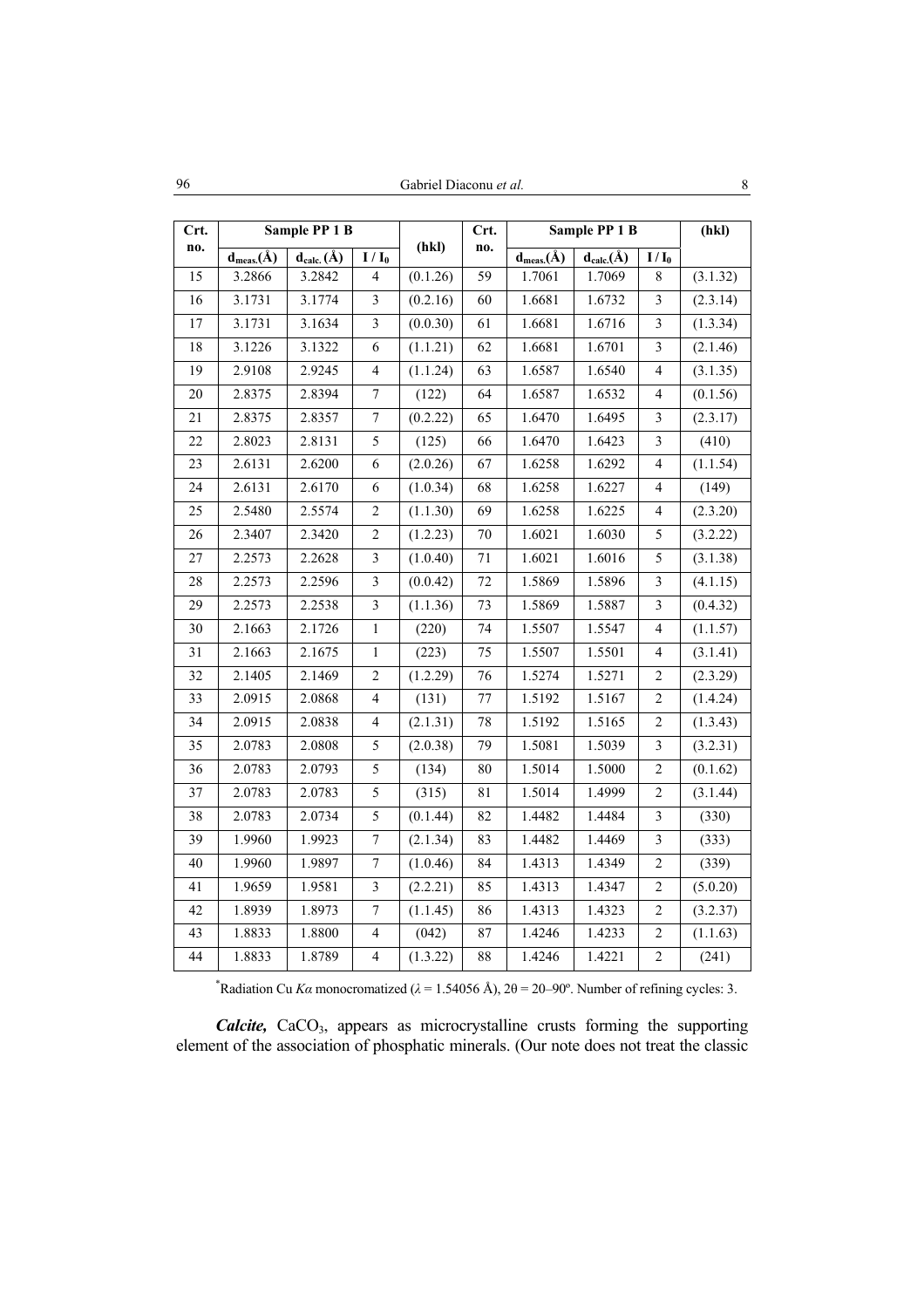calcite speleothemes which are frequent in this cave. We analyse only calcite samples associated with phosphatic sediments. This is also the case for quartz and illite).

Table 4 presents the results of the diphractometric analysis of two representative calcite samples from Peştera Polovragi. Under the table, the parameters of the elemental cells of the two samples are presented.

| Crt.            |                     | Sample PP 1 C            |                          |                          | Sample PP 4 A    |                          |              |
|-----------------|---------------------|--------------------------|--------------------------|--------------------------|------------------|--------------------------|--------------|
| no.             | $d_{meas.}(\AA)$    | $d_{calc.}(\AA)$         | $I / I_0$                | $d_{meas.}(\AA)$         | $d_{calc.}(\AA)$ | $I / I_0$                | (hkl)        |
| $\mathbf{1}$    | 3.8424              | 3.8526                   | 9                        | 3.8443                   | 3.8504           | $\boldsymbol{7}$         | (012)        |
| $\overline{2}$  | 3.0286              | 3.0334                   | 100                      | 3.0297                   | 3.0317           | 100                      | (104)        |
| $\mathfrak{Z}$  | 2.8374              | 2.8407                   | $\mathfrak{Z}$           | 2.8391                   | 2.8395           | 15                       | (006)        |
| $\overline{4}$  | 2.4904              | 2.4937                   | 14                       | 2.4905                   | 2.4922           | 16                       | (110)        |
| 5               | 2.2820              | 2.2834                   | 19                       | 2.2807                   | 2.2821           | $27\,$                   | $(1.1,-3)$   |
| 6               | 2.0924              | 2.0934                   | 18                       | 2.0910                   | 2.0922           | 22                       | (202)        |
| $7\phantom{.0}$ | 1.9258              | 1.9263                   | 6                        | 1.9229                   | 1.9252           | $\boldsymbol{7}$         | (024)        |
| 8               | 1.9103              | 1.9107                   | 17                       | 1.9085                   | 1.9081           | 19                       | (018)        |
| 9               | 1.8726              | 1.8740                   | 18                       | 1.8728                   | 1.8730           | 20                       | $(1.1,-6)$   |
| 10              | 1.6251              | 1.6251                   | $\overline{4}$           | 1.6230                   | 1.6241           | $\overline{4}$           | $(1.2,-1)$   |
| $11\,$          | 1.6033              | 1.6033                   | $\overline{7}$           | 1.6016                   | 1.6024           | $\,8\,$                  | (122)        |
| 12              |                     |                          | $\overline{\phantom{0}}$ | 1.5839                   | 1.5847           | $\overline{5}$           | (1.0.10)     |
| 13              | 1.5247              | 1.5244                   | 7                        | 1.5236                   | 1.5236           | 12                       | $(1.2,-4)$   |
| 14              | 1.5169              | 1.5167                   | 5                        | 1.5155                   | 1.5159           | $\boldsymbol{7}$         | (208)        |
| 15              | $\overline{1.5090}$ | 1.5081                   | $\overline{c}$           | 1.5068                   | 1.5074           | $\,8\,$                  | $(1.1,-9)$   |
| 16              | 1.4736              | 1.4724                   | $\,1$                    | 1.4711                   | 1.4715           | $\,1$                    | $(2.1 - 5)$  |
| 17              | 1.4404              | 1.4397                   | 5                        | $\equiv$                 | $\equiv$         | $\overline{\phantom{0}}$ | (300)        |
| 18              | 1.4218              | 1.4204                   | $\overline{c}$           | $\overline{\phantom{0}}$ |                  | $\overline{\phantom{0}}$ | (0.0.12)     |
| 19              | 1.3550              | 1.3559                   | $\sqrt{2}$               | 1.3518                   | 1.3552           | $\mathfrak s$            | $(1.2,-7)$   |
| 20              |                     |                          |                          | 1.3384                   | 1.3373           | 5                        | (0.2.10)     |
| 21              | 1.2946              | 1.2958                   | $\overline{c}$           | 1.2951                   | 1.2951           | $\overline{\mathbf{4}}$  | $(2.1 - 8)$  |
| 22              |                     | $\overline{a}$           | $\overline{\phantom{0}}$ | $\equiv$                 |                  | $\overline{\phantom{0}}$ | (036)        |
| 23              | 1.2491              | 1.2468                   | $\mathbf{1}$             | 1.2471                   | 1.2461           | 9                        | (220)        |
| 24              | 1.2367              | 1.2341                   | $\mathfrak{Z}$           | 1.2342                   | 1.2336           | 9                        | $(1.1 - 12)$ |
| 25              | 1.1864              | 1.1863                   | $\,1$                    | 1.1859                   | 1.1855           | $\overline{4}$           | $(1.3-2)$    |
| 26              | $\qquad \qquad -$   | $\overline{\phantom{0}}$ | $\overline{\phantom{0}}$ | 1.1812                   | 1.1783           | $\overline{4}$           | $(1.2,-10)$  |

| anı |  |
|-----|--|
|-----|--|

X-rays diphractometric data for two representative samples of calcite from Peştera Polovragi\*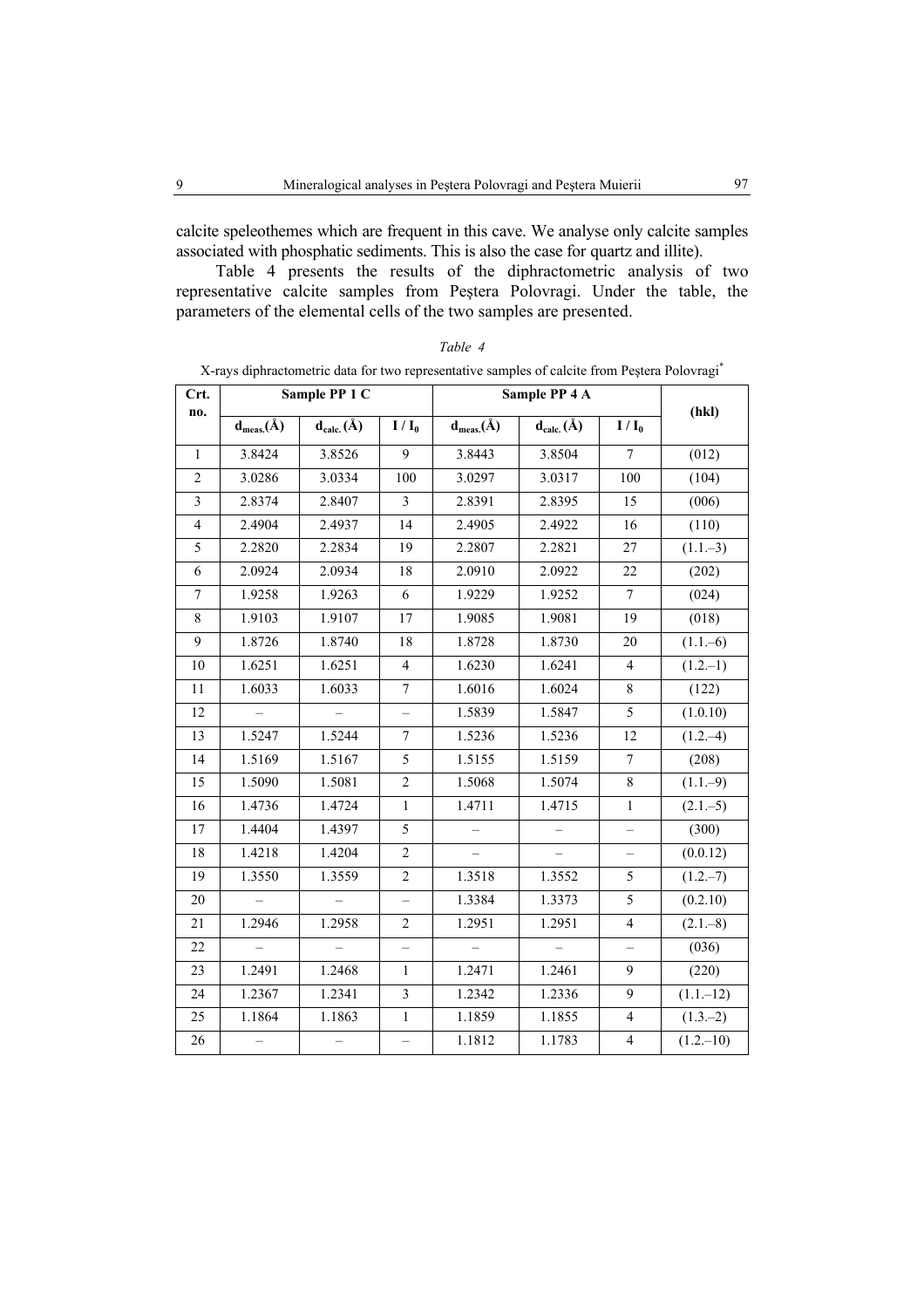| Crt.<br>no. |                | Sample PP 1 C  |                |                | Sample PP 4 A  |                |              |  |
|-------------|----------------|----------------|----------------|----------------|----------------|----------------|--------------|--|
|             | $d_{meas.}(A)$ | $d_{calc.}(A)$ | $I/I_0$        | $d_{meas.}(A)$ | $d_{calc.}(A)$ | $I/I_0$        | (hkl)        |  |
| 27          |                |                |                |                |                |                | (0.1.14)     |  |
| 28          | 1.1537         | 1.1532         | $\overline{4}$ | 1.1523         | 1.1520         | $\overline{2}$ | (134)        |  |
| 29          | 1.1419         | 1.1417         | 2              | 1.1443         | 1.1410         | 6              | $(2.2,-6)$   |  |
| 30          | 1.1252         | 1.1238         |                | 1.1218         | 1.1233         | 4              | $(2.1 - 11)$ |  |
|             |                |                |                |                |                |                |              |  |

| $a = 4.9873(9)$ Å             | $a = 4.9843(9)$ Å             |
|-------------------------------|-------------------------------|
| $c = 17.044(6)$ Å             | $c = 17.037(6)$ Å             |
| $V = 367.2(2)$ Å <sup>3</sup> | $V = 366.5(2)$ Å <sup>3</sup> |
| $n = 4$                       | $n = 4$                       |
| $N = 25$                      | $N = 26$                      |

<sup>\*</sup>Radiation Cu *Ka* filtered with Ni ( $\lambda$  = 1.54056 Å), 2 $\theta$  = 20–90°. Number of refining cycles: 4; 4; 3.

*Quartz*,  $\alpha$ -SiO<sub>2</sub>, appears as milky-white granules included in the hydroxylapatite mass.

The parameters of the elemental cells of two representative quartz samples coming from the inside and the immediate vicinity of the hydroxylapatite crusts, established after "n" refining cycles by the smallest squares method, starting from "N" diphractometric reflexes from  $2\theta = 5-90^{\circ}$  (Cu  $Ka$ ,  $(\lambda = 1.54056 \text{ Å})$ , conferred to the quartz, are the following:

- − Sample PP 1 A: *a* = 4.909(1) Å, *c* = 5.401(3) Å, *V* = 112.72(7) Å<sup>3</sup>  $(n = 3, N = 16)$ ;
- − Sample PP 2 A: *a* = 4.909(1) Å, *c* = 5.398(2) Å, *V* = 112.64(6) Å<sup>3</sup>  $(n = 4, N = 20)$ .

In both cases, the computed parameters are relatively close to those given by WILL *et al.* (1988) for the stoichiometric α-quartz  $[a = 4.91239(4)$  Å,  $c = 5.40385(7)$  Å and  $V = 112.933(7)$  Å.

*Illite*,  $[(K, H<sub>3</sub>O)(Al, Mg, Fe)<sub>2</sub>(Si, Al)<sub>4</sub>O<sub>10</sub>(OH)<sub>2</sub> · H<sub>2</sub>O]$ , beside the quartz and the amorphous iron sesquioxides, is the dominant mineral in the mass of *terra rossa* detritic deposits. The recorded diphractograms, without a treatment with glycol, allowed us to identify the monoclinic polytype (2*M*1) of the mineral. The identification was made by the *fitting* method, after the indexation in two monoclinic polytypes (1 *M* and 2 *M*1) and the comparison between the measured and the computed interreticular distances of the main diphractometric reflexes.

The parameters of the elemental cells of two representative illite samples established after "n" refining cycles by the smallest squares method, based on "N" diphractometric reflexes from  $2\theta = 5-90^{\circ}$  (Cu *Ka*, ( $\lambda = 1.54056$  Å), conferred to the quartz, are the following: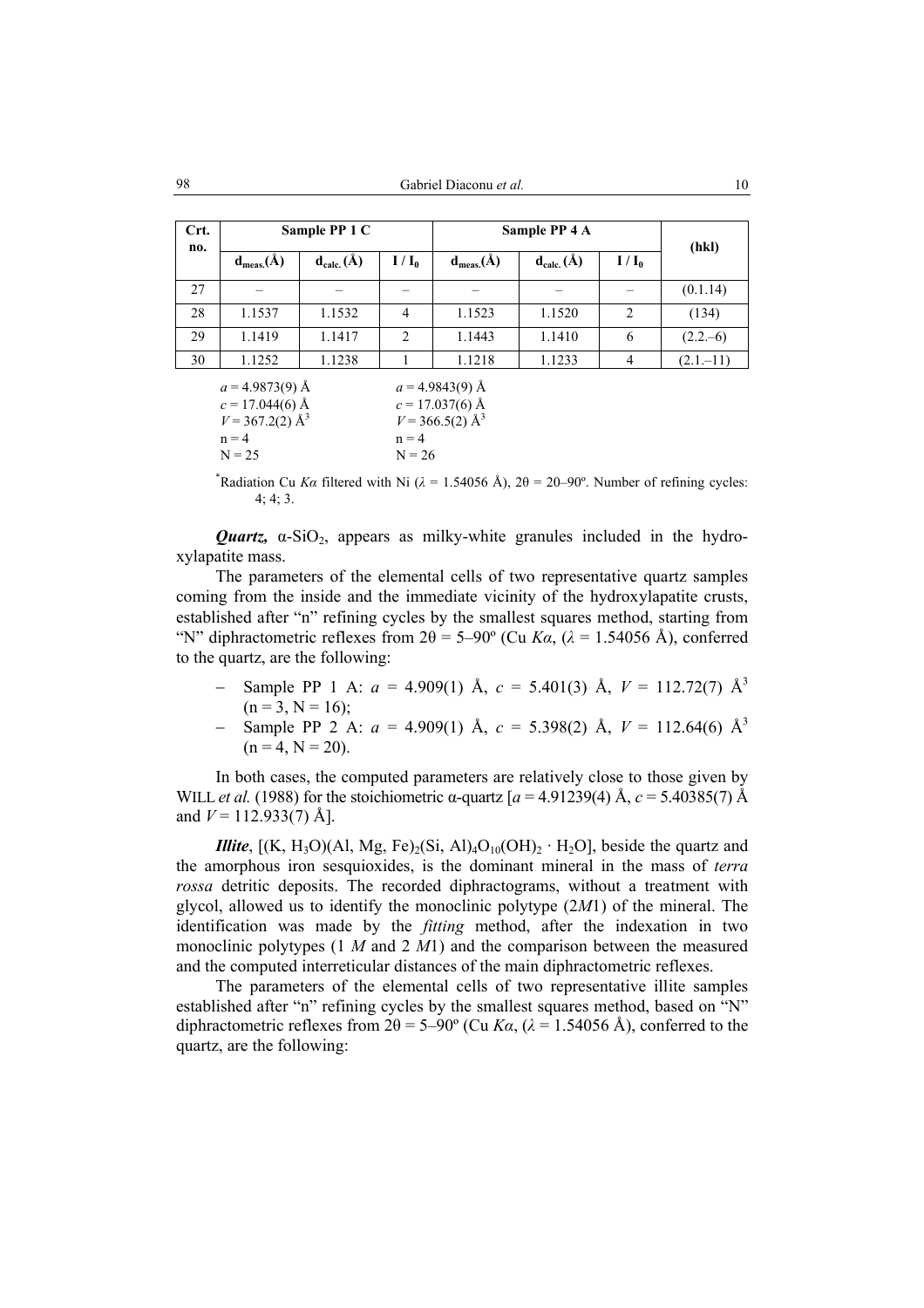- − Sample PP 1 B: *a* = 5.215(8) Å, *b* = 8.974(6) Å, *c* = 19.98(2) Å,  $\beta = 94.27 (9)$ °,  $V = 932.3(15) \text{ Å}^3$ ,  $(n = 6, N = 20)$ ;
- − Sample PP 2 B: *a* = 5.210(8) Å, *b* = 9.03(1) Å, *c* = 19.93(3) Å,  $\beta = 94.50(12)^{\circ}, V = 934.9(17) \text{ Å}^3, (p = 4, N = 18).$

## **b. Peştera Muierii, Galbenului Gorges**

*Hydroxylapatite,*  $Ca<sub>5</sub>(PO<sub>4</sub>)<sub>3</sub>(OH)$ , was identified as dirty-white, crème or pinkish-orange crusts on the floor covered with *terra rosa* clay in some sectors of the "Altar Hall" and the "Guano Hall". (In 1975, DIACONU & MEDEŞAN evidenced in the northern lower level of Peştera Muierii, under the name of *dahllite*, MC CONNELL, 1960, a carbonate-hydroxylapatite represented by splendid speleothemes with a range of various colours: from light yellow and orange to dark brown with greenish hues. The hydroxylapatite presented here was identified only in samples collected only from the floor in areas with guano deposits).

The measured and computed interreticular distances of the main diphractometric reflexes recorded for two representative samples of hydroxylapatite, beside the Miller indexes established under the hypothesis of the hexagonal symmetry,  $P6<sub>3</sub>/m$  spatial grup of the mineral, are given in Table 5. They allowed us to compute by refining, by the smallest squares method, the parameters of the elemental cells given under the table.

| Crt.           |                  | <b>Sample PM 12</b> |         |                  | Sample PM 13     |         |       |
|----------------|------------------|---------------------|---------|------------------|------------------|---------|-------|
| no.            | $d_{meas.}(\AA)$ | $d_{calc.}(\AA)$    | $I/I_0$ | $d_{meas.}(\AA)$ | $d_{calc.}(\AA)$ | $I/I_0$ | (hkl) |
| 1              |                  |                     |         | 5.2667           | 5.2628           | 4       | (101) |
| $\overline{2}$ | 3.8840           | 3.8817              | 7       | 3.8842           | 3.8879           | 8       | (111) |
| 3              | 3.4365           | 3.4378              | 60      | 3.4373           | 3.4438           | 55      | (002) |
| $\overline{4}$ | 3.1642           | 3.1673              | 22      | 3.1791           | 3.1727           | 10      | (102) |
| 5              | 2.8054           | 2.8099              | 100     | 2.8187           | 2.8143           | 95      | (211) |
| 6              | 2.7702           | 2.7754              | 95      | 2.7832           | 2.7800           | 100     | (112) |
| 7              | 2.7107           | 2.7152              | 50      | 2.7175           | 2.7194           | 55      | (300) |
| 8              |                  |                     |         | 2.6385           | 2.6314           | 27      | (202) |
| 9              | 2.2551           | 2.2592              | 20      | 2.2605           | 2.2626           | 21      | (130) |
| 10             | 2.1441           | 2.1463              | 5       | 2.1503           | 2.1496           | 10      | (131) |
| 11             | 2.0577           | 2.0603              | 5       |                  |                  |         |       |
| 12             | 1.9407           | 1.9409              | 21      | 1.9461           | 1.9440           | 16      | (222) |
| 13             | 1.8732           | 1.8687              | 11      | 1.8740           | 1.8716           | 19      | (230) |
| 14             | 1.8401           | 1.8384              | 15      | 1.8426           | 1.8415           | 27      | (213) |

*Table 5* 

X-rays diphractometric data for two representative samples of hydroxylapatite from Peştera Muierii\*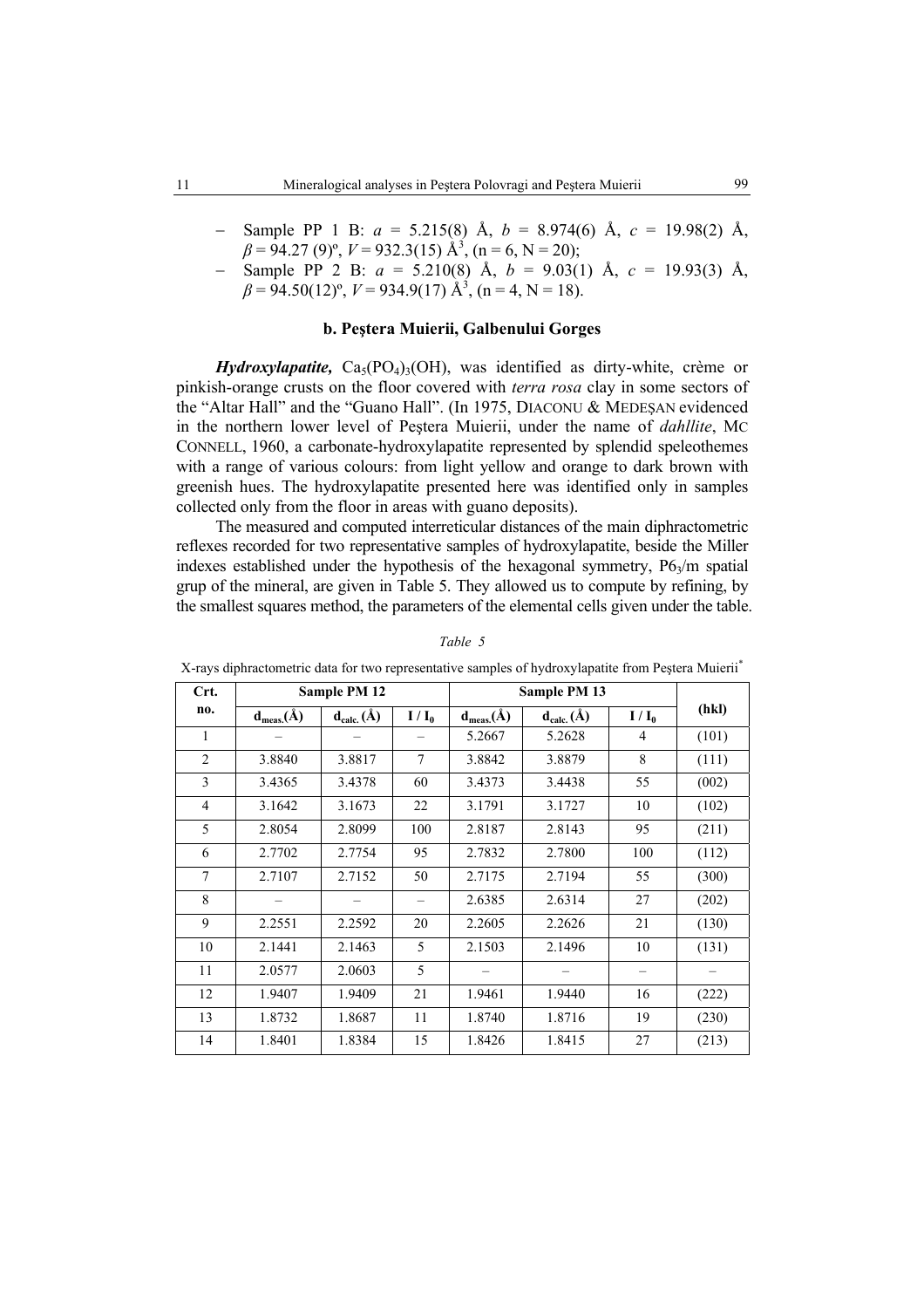| Crt. |                  | Sample PM 12     |                |                  | Sample PM 13     |         |       |
|------|------------------|------------------|----------------|------------------|------------------|---------|-------|
| no.  | $d_{meas.}(\AA)$ | $d_{calc.}(\AA)$ | $I/I_0$        | $d_{meas.}(\AA)$ | $d_{calc.}(\AA)$ | $I/I_0$ | (hkl) |
| 15   |                  |                  |                | 1.8055           | 1.8061           | 13      | (321) |
| 16   | 1.7512           | 1.7521           | 6              | 1.7524           | 1.7549           | 7       | (402) |
| 17   | 1.7512           | 1.7514           | 6              | 1.7524           | 1.7543           | 7       | (303) |
| 18   | 1.7227           | 1.7210           | 12             | 1.7227           | 1.7236           | 13      | (141) |
| 19   |                  |                  |                | 1.7227           | 1.7219           | 13      | (004) |
| 20   | 1.6405           | 1.6419           | $\overline{4}$ |                  |                  |         | (322) |
| 21   |                  |                  |                | 1.5417           | 1.5417           | 3       | (240) |
| 22   | 1.5029           | 1.5022           | 5              | 1.5046           | 1.5045           | 5       | (241) |
| 23   | 1.4538           | 1.4523           | 7              | 1.4537           | 1.4546           | 6       | (304) |
| 24   | 1.4538           | 1.4483           | 7              | 1.4537           | 1.4507           | 6       | (323) |
| 25   |                  |                  |                | 1.4367           | 1.4332           | 4       | (511) |

 $a = 9.406(4)$  Å  $a = 9.420(3)$  Å<br>  $c = 6.876(5)$  Å  $c = 6.888(3)$  Å  $c = 6.876(5)$  Å  $V = 526.7(5)$  Å<sup>3</sup>  $V = 529.3(4)$  Å<sup>3</sup>

\*Radiation Cu *Ka* filtered with Ni ( $\lambda$  = 1.93735 Å), 2 $\theta$  = 10–86°. Number of refining cycles: 3; 3; 3.

*Brushite,* CaH(PO<sub>4</sub>)  $\cdot$  2 H<sub>2</sub>O, is the dominant mineral in the phosphatic deposits from Peştera Muierii. It appears as shining white, powdery deposits, up to 1 cm thick, coating the hydroxylapatite crusts.

The diphractometric analyses of two representative samples of brushite are given in Table 6 and the parameters of the elemental cells are presented in Table 7.

| Crt. |                  |                  |         |                  |                  |         |          |
|------|------------------|------------------|---------|------------------|------------------|---------|----------|
|      |                  | Sample PM 6 A    |         |                  | Sample PM 6 B    |         |          |
| no.  | $d_{meas.}(\AA)$ | $d_{calc.}(\AA)$ | $I/I_0$ | $d_{meas.}(\AA)$ | $d_{calc.}(\AA)$ | $I/I_0$ | (hkl)    |
|      | 7.5246           | 7.5858           | 100     | 7.5673           | 7.5923           | 100     | (020)    |
| 2    | 4.2248           | 4.2370           | 44      | 4.2300           | 4.2368           | 30      | $(-121)$ |
| 3    | 3.7804           | 3.7929           | 10      |                  |                  |         | (040)    |
| 4    | 3.6168           | 3.6260           | 1       |                  |                  |         | (130)    |
| 5    |                  |                  |         | 3.0429           | 3.0464           | 34      | $(-141)$ |
| 6    |                  |                  |         | 3.0429           | 3.0403           | 34      | $(-112)$ |
| 7    | 2.9171           | 2.9232           | 25      | 2.9220           | 2.9242           | 14      | (121)    |
| 8    | 2.6616           | 2.6665           | 3       | 2.6676           | 2.6682           | 2       | (051)    |
| 9    |                  |                  |         | 2.6206           | 2.6228           | 15      | (150)    |
| 10   |                  |                  |         | 2.6206           | 2.6217           | 15      | (022)    |
| 11   | 2.2635           | 2.2662           | 3       | 2.2667           | 2.2675           | 3       | $(-161)$ |

#### *Table 6*

X-rays diphractometric data for two representative samples of brushite from Peştera Muierii\*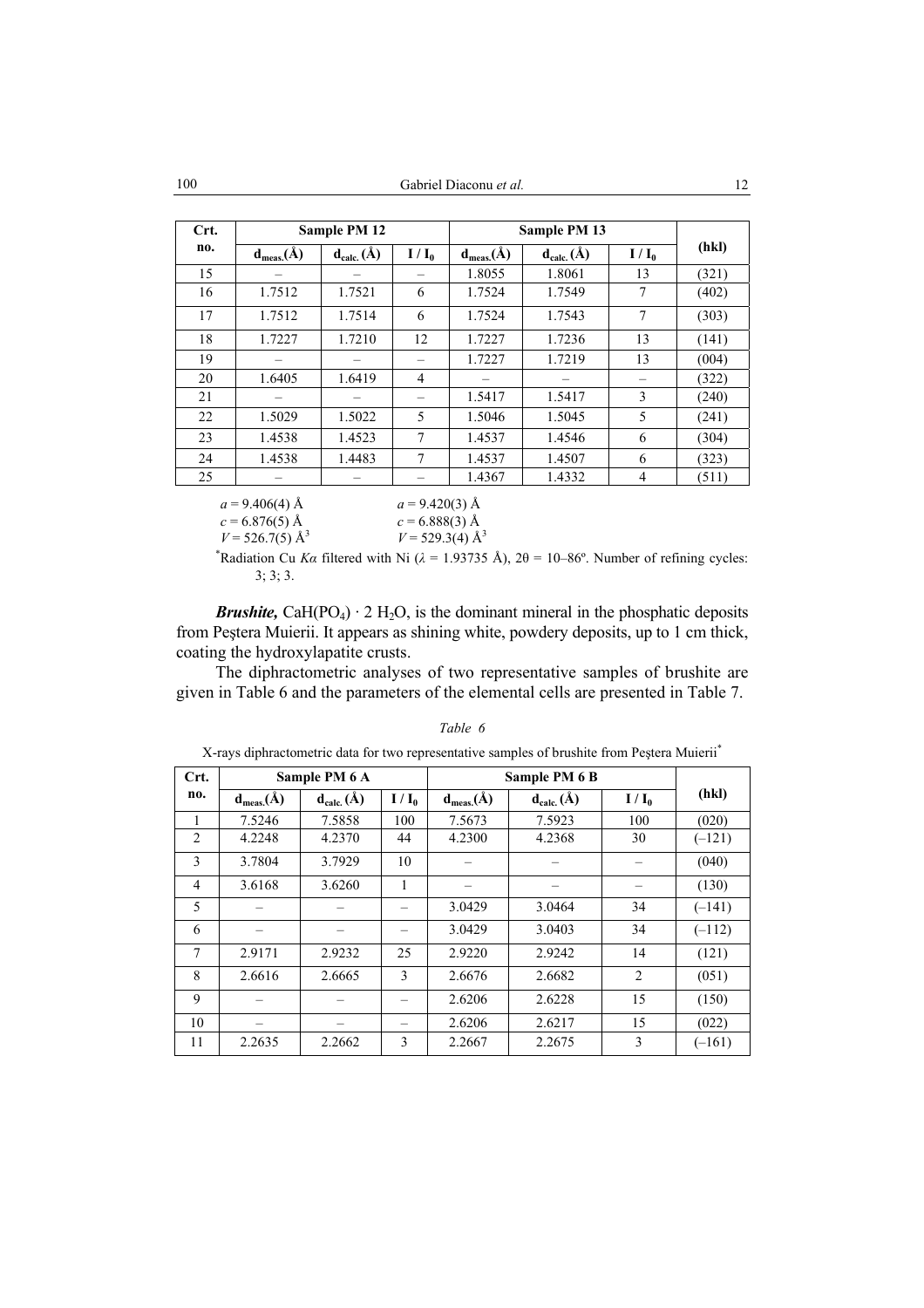| Crt.            |                  | Sample PM 6 A    |                          |                  | Sample PM 6 B            |                          |                     |
|-----------------|------------------|------------------|--------------------------|------------------|--------------------------|--------------------------|---------------------|
| no.             | $d_{meas.}(\AA)$ | $d_{calc.}(\AA)$ | $I/I_0$                  | $d_{meas.}(\AA)$ | $d_{calc.}(\AA)$         | $I/I_0$                  | (hkl)               |
| 12              | 2.1423           | 2.1450           | 9                        | 2.1441           | 2.1459                   | $\,8\,$                  | (240)               |
| 13              | 2.0951           | 2.0982           | $\overline{\mathbf{3}}$  | 2.0956           | 2.0989                   | 3                        | $(-251)$            |
| 14              | 2.0805           | 2.0818           | $\mathfrak{Z}$           | 2.0816           | 2.0822                   | $\overline{4}$           | (112)               |
| 15              | 2.0167           | 2.0182           | $\overline{2}$           | 2.0174           | 2.0188                   | $\overline{3}$           | (211)               |
| 16              | 1.9990           | 1.9975           | $\,$ $\,$                |                  |                          | -                        | $\overline{(-123)}$ |
| 17              | 1.9417           | 1.9408           | $\mathbf{1}$             |                  |                          | $\overline{\phantom{0}}$ | (132)               |
| 18              | 1.8948           | 1.8965           | $\overline{2}$           | 1.8972           | 1.8981                   | 3                        | (080)               |
| 19              | 1.8741           | 1.8748           | 10                       | 1.8754           | 1.8756                   | 5                        | (062)               |
| 20              | 1.8545           | 1.8568           | 3                        | 1.8557           | 1.8569                   | $\overline{2}$           | $(-321)$            |
| 21              | 1.8131           | 1.8130           | 14                       | 1.8135           | 1.8140                   | $\boldsymbol{9}$         | (260)               |
| 22              | 1.7957           | 1.7969           | 5                        | 1.7977           | 1.7973                   | $\overline{\mathbf{3}}$  | $(-262)$            |
| 23              | 1.7777           | 1.7779           | $\overline{c}$           | 1.7796           | 1.7791                   | $\overline{c}$           | $(-181)$            |
| 24              | 1.7777           | 1.7772           | $\overline{2}$           | 1.7796           | 1.7779                   | $\sqrt{2}$               | $(-172)$            |
| 25              | 1.6272           | 1.6272           | $\mathbf{2}$             |                  |                          | -                        | (181)               |
| 26              | 1.6131           | 1.6139           | $\overline{c}$           |                  |                          | $\overline{\phantom{0}}$ | (091)               |
| 27              | 1.6026           | 1.6020           | $\overline{c}$           | 1.6012           | 1.6022                   | $\mathbf{1}$             | $(-163)$            |
| 28              | 1.5517           | 1.5523           | $\overline{3}$           | 1.5515           | 1.5516                   | $\sqrt{2}$               | $(-204)$            |
| 29              | 1.5170           | 1.5505           | $\overline{3}$           | 1.5515           | 1.5509                   | $\sqrt{2}$               | (222)               |
| 30              | 1.5319           | 1.5524           | $\overline{3}$           | 1.5394           | 1.5333                   | $\,1$                    | (280)               |
| 31              | $\equiv$         | $\equiv$         | $\overline{\phantom{0}}$ | 1.5224           | 1.5232                   | $\mathbf{1}$             | $(-282)$            |
| 32              |                  |                  | $\overline{\phantom{0}}$ | 1.5224           | 1.5226                   | $\mathbf{1}$             | $(-114)$            |
| 33              | 1.4634           | 1.4651           | $\mathbf{1}$             | 1.4657           | 1.4648                   | $\,1$                    | $(-134)$            |
| 34              | 1.4525           | 1.4525           | $\overline{3}$           | 1.4528           | 1.4529                   | $\overline{3}$           | (321)               |
| 35              | 1.4525           | 1.4523           | $\overline{\mathbf{3}}$  | 1.4528           | 1.4520                   | $\mathfrak z$            | $(-402)$            |
| 36              | 1.4332           | 1.4334           | $\sqrt{2}$               | 1.4343           | 1.4337                   | $\,1$                    | (143)               |
| 37              | 1.3962           | 1.3969           | $\mathbf{1}$             | $\overline{a}$   | $\overline{\phantom{0}}$ | $\overline{\phantom{0}}$ | (004)               |
| 38              | 1.3777           | 1.3786           | $\mathbf{1}$             |                  |                          | $\overline{\phantom{0}}$ | (341)               |
| $\overline{39}$ | 1.3688           | 1.3683           | $\overline{6}$           | 1.3699           | 1.3694                   | $\overline{4}$           | (1.10.1)            |
| 40              | 1.3324           | 1.3333           | $\overline{2}$           | 1.3351           | 1.3343                   | $\mathbf{1}$             | (1.11.0)            |
| 41              | 1.3009           | 1.3004           | $\mathbf{1}$             | 1.3012           | 1.3007                   | $\overline{c}$           | (400)               |
| 42              | 1.2236           | 1.2238           | $\overline{3}$           | 1.2245           | 1.2243                   | $\overline{\mathbf{3}}$  | $(-1.10.3)$         |
| 43              | 1.2099           | 1.2093           | $\mathbf{1}$             | 1.2097           | 1.2097                   | $\,1$                    | (332)               |
| 44              | 1.2099           | 1.2087           | $\mathbf{1}$             | 1.2097           | 1.2093                   | $\,1$                    | (390)               |

\*Radiation Cu *Ka* monocromatized,  $\lambda = 1.54056$  Å),  $2\theta = 10-90^\circ$ . Number of refining cycles: 7; 9.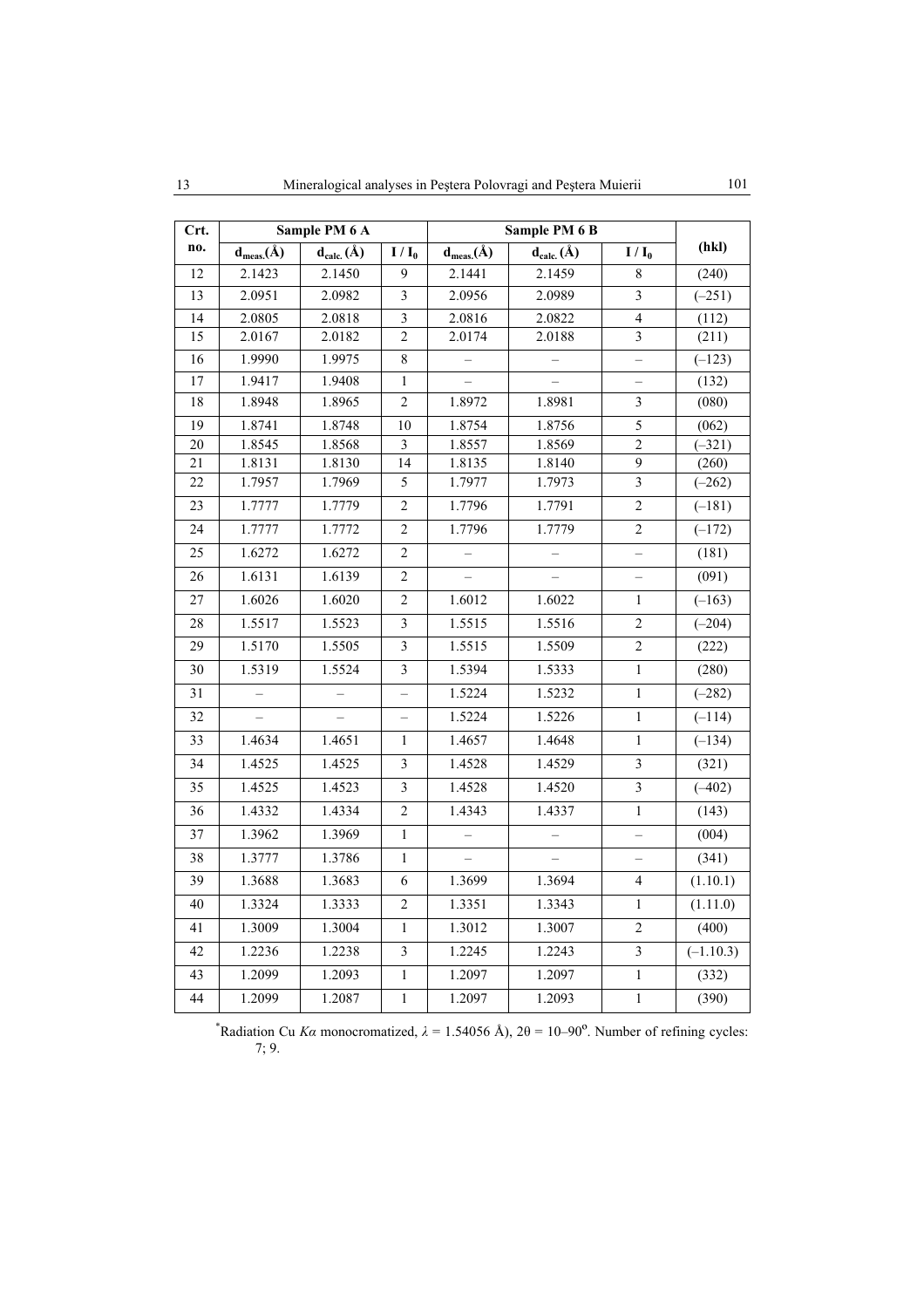|--|--|

**Proba** *a* **(Å)** *b* **(Å)** *c* **(Å) <b>** $\beta^{(0)}$  *<b><i>V* (Å<sup>3</sup>)  $V(A^3)$  **n**<sup>(1)</sup> N<sup>(2)</sup> **PM 6 A** | 5.810(1) | 15.172(2) | 6.241(1) | 116,46(1) | 492,6(1) | 7 | 72 **PM 6 B** | 5.810(1) | 15.184(1) | 6.239(1) | 116,42(1) | 492,9(9) | 9 | 53

Parameters of the elemental cells from the analysed samples

(1) number of refining cycles; (2) number of reflexes used in the computations ( $2\theta = 10-90^\circ$ ).

*Calcite*, CaCO<sub>3</sub> (trigonal), is omnipresent as the support of the hydroxylapatite crusts. It appears as white or crème-white, porous masses. Table 8 presents the diphractometric data of two representative calcite samples from Peştera Muierii; under the table are given the parameters of the elemental cells of the samples.

| Crt.           |                  | Sample PM 12 A         |                |                  | Sample PM 13                            |                |             |
|----------------|------------------|------------------------|----------------|------------------|-----------------------------------------|----------------|-------------|
| no.            | $d_{meas.}(\AA)$ | $d_{calc.}(\check{A})$ | $I/I_0$        | $d_{meas.}(\AA)$ | $\mathbf{d}_{\text{calc.}}(\mathbf{A})$ | $I/I_0$        | (hkl)       |
| 1              | 3.8569           | 3.8456                 | 8              | 3.8482           | 3.8491                                  | 7              | (012)       |
| $\overline{c}$ | 3.0285           | 3.0284                 | 100            | 3.0317           | 3.0303                                  | 100            | (104)       |
| 3              | 2.8405           | 2.8369                 | 3              | 2.8387           | 2.8375                                  | $\overline{2}$ | (006)       |
| $\overline{4}$ | 2.4841           | 2.4888                 | 11             | 2.4921           | 2.4916                                  | 11             | (110)       |
| 5              | 2.2763           | 2.2792                 | 15             | 2.2805           | 2.2814                                  | 21             | $(1.1,-3)$  |
| 6              | 2.0882           | 2.0894                 | 12             | 2.0903           | 2.0916                                  | 10             | (202)       |
| 7              | 1.9215           | 1.9228                 | $\overline{4}$ | 1.9246           | 1.9260                                  | $\overline{2}$ | (024)       |
| 8              | 1.9074           | 1.9080                 | 16             | 1.9076           | 1.9086                                  | 13             | (018)       |
| 9              | 1.8698           | 1.8709                 | 14             | 1.8740           | 1.8722                                  | 15             | $(1.1 - 6)$ |
| 10             | 1.6215           | 1.6219                 | $\overline{2}$ | 1.6255           | 1.6237                                  | 1              | $(1.2,-1)$  |
| 11             | 1.6002           | 1.6003                 | 5              | 1.6020           | 1.6020                                  | 4              | (122)       |
| 12             | 1.5835           | 1.5832                 | 1              | 1.5839           | 1.5837                                  | 1              | (1.0.10)    |
| 13             | 1.5220           | 1.5216                 | 3              | 1.5231           | 1.5231                                  | 1              | $(1.2,-4)$  |
| 14             | 1.5120           | 1.5142                 | $\overline{2}$ | 1.5160           | 1.5152                                  | 1              | (208)       |
| 15             | 1.5056           | 1.5059                 | $\overline{2}$ | 1.5075           | 1.5066                                  | 1              | $(1.1,-9)$  |
| 16             | 1.4708           | 1.4699                 | 1              | 1.4719           | 1.4710                                  | 1              | $(2.1 - 5)$ |
| 17             | 1.4367           | 1.4369                 | $\overline{4}$ | 1.4367           | 1.4385                                  | 3              | (300)       |
| 18             | 1.4183           | 1.4184                 | 3              | 1.4189           | 1.4187                                  | 1              | (0.0.12)    |
|                |                  |                        |                |                  |                                         |                |             |

| αr<br>יי |  |
|----------|--|
|----------|--|

X-rays diphractometric data on powders of two representative calcite samples from Peştera Muierii\*

| $a = 4.978(1)$ Å              | $a = 4.983(2)$ Å              |
|-------------------------------|-------------------------------|
| $c = 17.022(6)$ Å             | $c = 17.025(1)$ Å             |
| $V = 365.3(2)$ Å <sup>3</sup> | $V = 366.1(2)$ Å <sup>3</sup> |
| $n = 3$                       | $n = 3$                       |
| $N = 18$                      | $N = 18$                      |
|                               |                               |

<sup>\*</sup>Radiation Cu *Kα* filtered with Mn (( $\lambda$  = 1.93735 Å), 2θ = 20–90°. Number of refining cycles: 3; 3; 3; 3.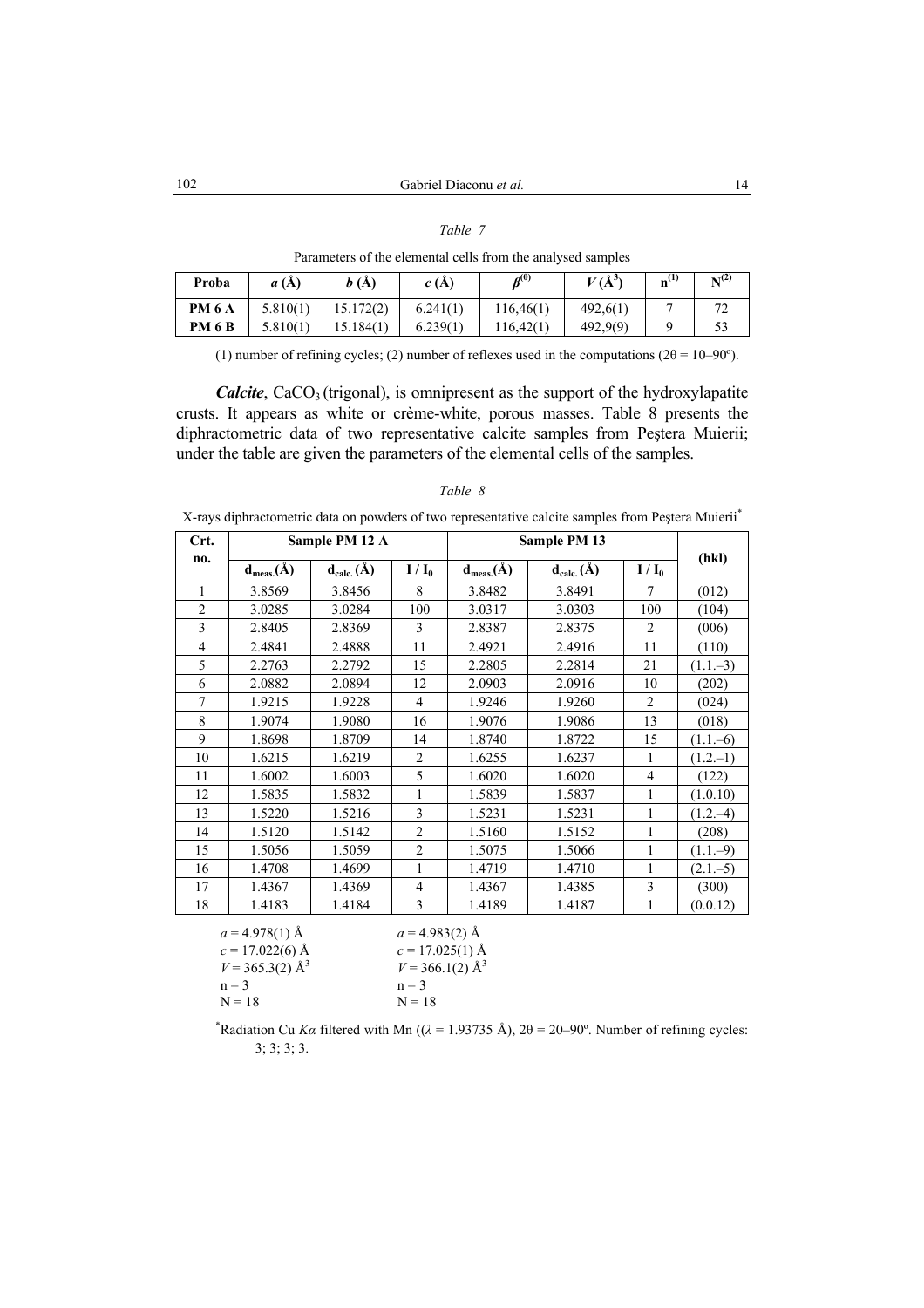*Aragonite*, CaCO<sub>3</sub> (orthorhombic) recorded for the first time in 1974 by DIACONU & HANN on the channel of some conical stalactites from Peștera Muierii, was recently re-discovered by Diaconu as splendid feathers in the lower southern sector explored by the cavers of the "Hades" Caving Club – Ploieşti.

A X-rays diphractometric analysis of a representative sample collected in the lower southern sector of Peştera Muierii is presented in Table 9 along with the parameters of the elemental cell.

|                         | X-rays iphractometric data on powders of a representative sample of aragonite from Pestera Muierii <sup>*</sup> |                  |                |       |        |                  |                  |                         |       |
|-------------------------|-----------------------------------------------------------------------------------------------------------------|------------------|----------------|-------|--------|------------------|------------------|-------------------------|-------|
| Crt.                    |                                                                                                                 | Sample PM 19     |                |       | Crt.   |                  | Sample PM 19     |                         | (hkl) |
| no.                     | $d_{meas.}(\AA)$                                                                                                | $d_{calc.}(\AA)$ | $I/I_0$        | (hkl) | no.    | $d_{meas.}(\AA)$ | $d_{calc.}(\AA)$ | $I/I_0$                 |       |
| $\mathbf{1}$            | 4.1836                                                                                                          | 4.2058           | $\overline{3}$ | (110) | $27\,$ | 1.4735           | 1.4740           | 5                       | (321) |
| $\overline{c}$          | 3.3881                                                                                                          | 3.3908           | 100            | (111) | 28     | 1.4644           | 1.4649           | 6                       | (151) |
| $\overline{3}$          | 3.2567                                                                                                          | 3.2685           | 26             | (021) | 29     | 1.4118           | 1.4102           | $\overline{4}$          | (014) |
| $\overline{\mathbf{4}}$ | 2.8600                                                                                                          | 2.8658           | 5              | (002) | 30     | 1.3787           | 1.3765           | $\overline{\mathbf{3}}$ | (104) |
| 5                       | 2.7216                                                                                                          | 2.7282           | 6              | (121) | 31     | 1.3634           | 1.3641           | $\overline{4}$          | (242) |
| 6                       | 2.6893                                                                                                          | 2.6963           | 90             | (012) | 32     | 1.3634           | 1.3618           | $\overline{4}$          | (331) |
| $\overline{7}$          | 2.4735                                                                                                          | 2.4807           | 40             | (102) | 33     | 1.3212           | 1.3263           | $\mathfrak{Z}$          | (060) |
| 8                       | 2.4735                                                                                                          | 2.4771           | 40             | (200) | 34     | 1.3000           | 1.3008           | $\overline{2}$          | (124) |
| 9                       | 2.4022                                                                                                          | 2.4073           | $\tau$         | (031) | 35     | 1.2604           | 1.2593           | $\mathfrak z$           | (332) |
| 10                      | 2.3640                                                                                                          | 2.3683           | 29             | (112) | 36     | 1.2476           | 1.2406           | $\overline{c}$          | (341) |
| 11                      | 2.3322                                                                                                          | 2.3385           | 24             | (130) | 37     | 1.2476           | 1.2403           | $\overline{2}$          | (204) |
| 12                      | 2.3322                                                                                                          | 2.3254           | 24             | (022) | 38     | 1.2384           | 1.2343           | $\,8\,$                 | (313) |
| 13                      | 2.1819                                                                                                          | 2.1863           | 11             | (211) | 39     | 1.2229           | 1.2228           | 5                       | (053) |
| 14                      | 1.9865                                                                                                          | 1.9897           | $\tau$         | (040) | 40     | 1.2229           | 1.2218           | 5                       | (134) |
| 15                      | 1.9717                                                                                                          | 1.9742           | $\overline{7}$ | (221) | 41     | 1.2159           | 1.2131           | $\mathfrak{Z}$          | (252) |
| 16                      | 1.8729                                                                                                          | 1.8741           | 19             | (202) | 42     | 1.2052           | 1.2042           | 6                       | (243) |
| 17                      | 1.8581                                                                                                          | 1.8577           | $\overline{c}$ | (013) | 43     | 1.1955           | 1.1920           | $\overline{3}$          | (323) |
| 18                      | 1.8113                                                                                                          | 1.8118           | 15             | (132) | 44     | 1.1878           | 1.1872           | 13                      | (153) |
| 19                      | 1.7544                                                                                                          | 1.7572           | $\overline{4}$ | (141) | 45     | 1.1878           | 1.1841           | 13                      | (224) |
| 20                      | 1.7386                                                                                                          | 1.7395           | 51             | (113) | 46     | 1.1760           | 1.1696           | $\overline{2}$          | (162) |
| 21                      | 1.7217                                                                                                          | 1.7264           | 24             | (231) | 47     | 1.1702           | 1.1692           | $\overline{2}$          | (260) |
| 22                      | 1.6954                                                                                                          | 1.6954           | 3              | (222) | 48     | 1.1242           | 1.1237           | 5                       | (351) |
| 23                      | 1.6346                                                                                                          | 1.6342           | $\overline{2}$ | (042) | 49     | 1.1242           | 1.1236           | $\overline{5}$          | (234) |
| 24                      | 1.6168                                                                                                          | 1.6170           | $\overline{4}$ | (310) | 50     | 1.1050           | 1.1060           | 5                       | (115) |
| 25                      | 1.5550                                                                                                          | 1.5562           | 6              | (311) | 51     | 1.0939           | 1.0932           | $\overline{\mathbf{3}}$ | (422) |
| 26                      | 1.5550                                                                                                          | 1.5511           | 6              | (240) |        |                  |                  |                         |       |

|  |  | Table 9                                                                |  |  |
|--|--|------------------------------------------------------------------------|--|--|
|  |  | matria data an navidara af a ranzagantativa sampla af araganita fram D |  |  |

 $a = 4.954(2)$  Å;  $b = 7.958(4)$  Å;  $c = 5.732(2)$ 

<sup>\*</sup>Radiation Cu *Ka* filtered with Ni ( $\lambda$  = 1.54056 Å), 2θ = 20–90°. Number of refining cycles: 3.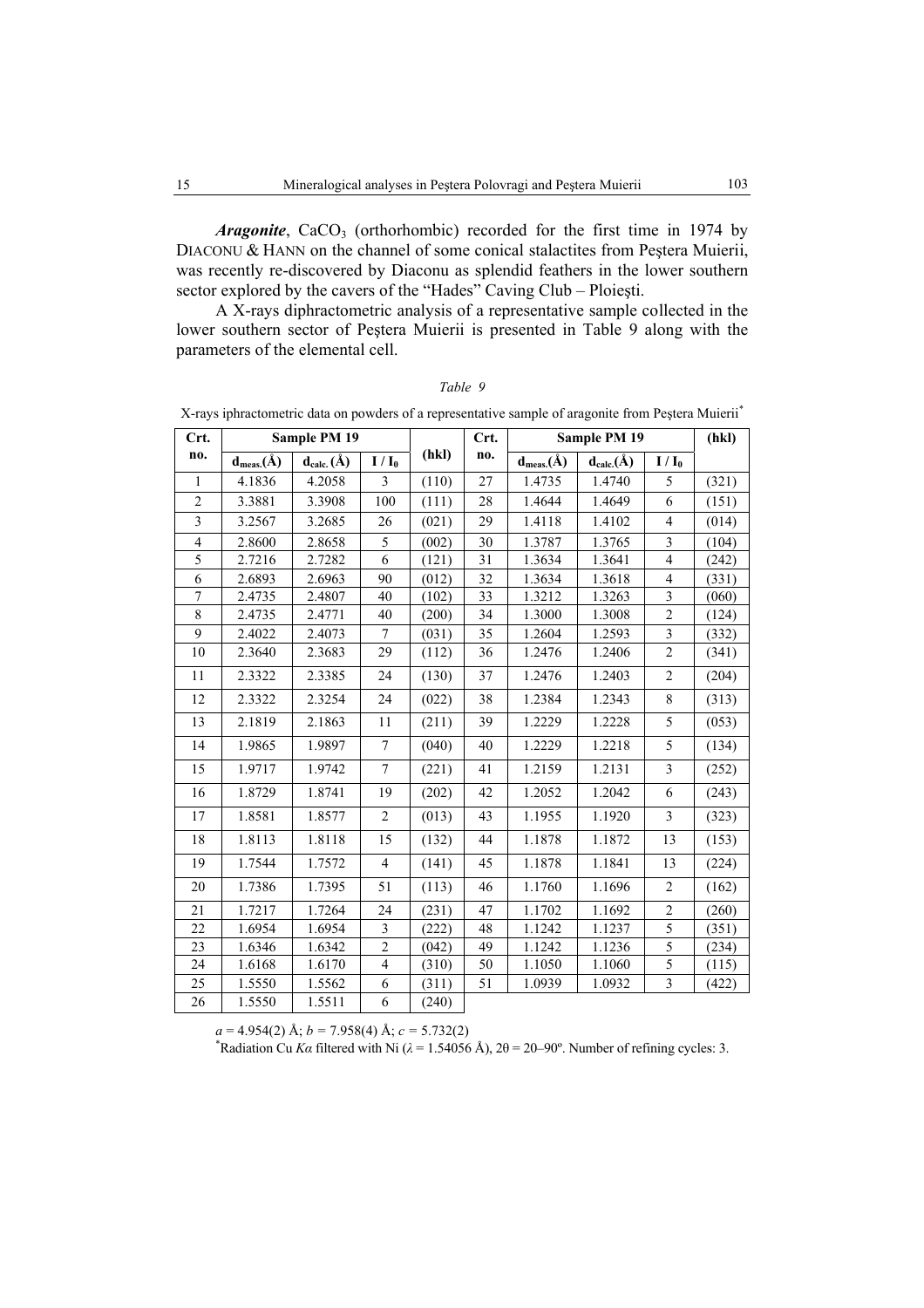*Quartz*,  $\alpha$ -SiO<sub>2</sub> represents a constant presence, appearing as milky-white granules on the surface of the *terra rossa* clay in the immediate vicinity of the hydroxylapatite crusts. A quartz sample, collected and isolated from the limit between hydroxylapatite and *terra rossa*, was analysed by diphractometry (Table 10), while the computed parameters of the elemental cell,  $[a = 4, 908, (3), \text{Å},$  $c = 5.401$  (5) Å,  $V = 112.66$  (12) Å<sup>3</sup>, are only slightly lower than those computed by WILL *et al*. (1988) for the stoechiometric α-quartz [*a* = 4.91239 (4) Å,  $c = 5.40385$  (7) Å,  $V = 112.933$  Å<sup>3</sup>].

| Crt.<br>no.             |                  | Sample PM 11 B   |                          | (hkl)       |
|-------------------------|------------------|------------------|--------------------------|-------------|
|                         | $d_{meas.}(\AA)$ | $d_{calc.}(\AA)$ | $I/I_0$                  |             |
| $\mathbf{1}$            | 4.2480           | 4.2562           | 19                       | (100)       |
| $\overline{c}$          | 3.3388           | 3.3434           | 100                      | (101)       |
| $\overline{\mathbf{3}}$ | 2.4567           | 2.4573           | $\overline{7}$           | (110)       |
| $\overline{4}$          | 2.1264           | 2.1281           | 5                        | (200)       |
| 5                       | 1.8171           | 1.8178           | 14                       | $(1.1,-2)$  |
| 6                       | 1.6709           | 1.6717           | $\mathfrak{Z}$           | (202)       |
| $\overline{7}$          | 1.6564           | 1.6586           | $\overline{7}$           | (103)       |
| 8                       | 1.6082           | 1.6087           | $\overline{\mathcal{A}}$ | (120)       |
| 9                       | 1.5412           | 1.5418           | 12                       | $(2.1 - 1)$ |
| $10\,$                  | 1.4536           | 1.4526           | 5                        | $(1.1 - 3)$ |
| $11\,$                  | 1.3820           | 1.3822           | 5                        | $(1.2,-2)$  |
| 12                      | 1.3740           | 1.3748           | 10                       | (023)       |
| 13                      | 1.3740           | 1.3722           | 10                       | (301)       |
| 14                      | 1.2890           | 1.2875           | 5                        | (014)       |
| 15                      | 1.2299           | 1.2287           | $\mathfrak{Z}$           | (220)       |
| 16                      | 1.1999           | 1.1998           | $\overline{4}$           | $(2.1-3)$   |
| 17                      | 1.1840           | 1.1837           | $\boldsymbol{7}$         | (114)       |
| $18\,$                  | 1.1132           | 1.1184           | $\overline{4}$           | $(2.2,-2)$  |
| 19                      | 1.1132           | 1.1145           | $\overline{\mathbf{4}}$  | (033)       |

| Table |
|-------|
|-------|

X-rays diphractometric data of a representative quartz sample from Peştera Muierii\*

 $a = 4.915(2)$  Å

 $c = 5.402(2)$  Å

<sup>\*</sup>Radiation Cu *Ka* monocromatized, ( $\lambda = 1.54056$  Å),  $2\theta = 20-87^\circ$ . Number of refining cycles: 3; 3; 3.